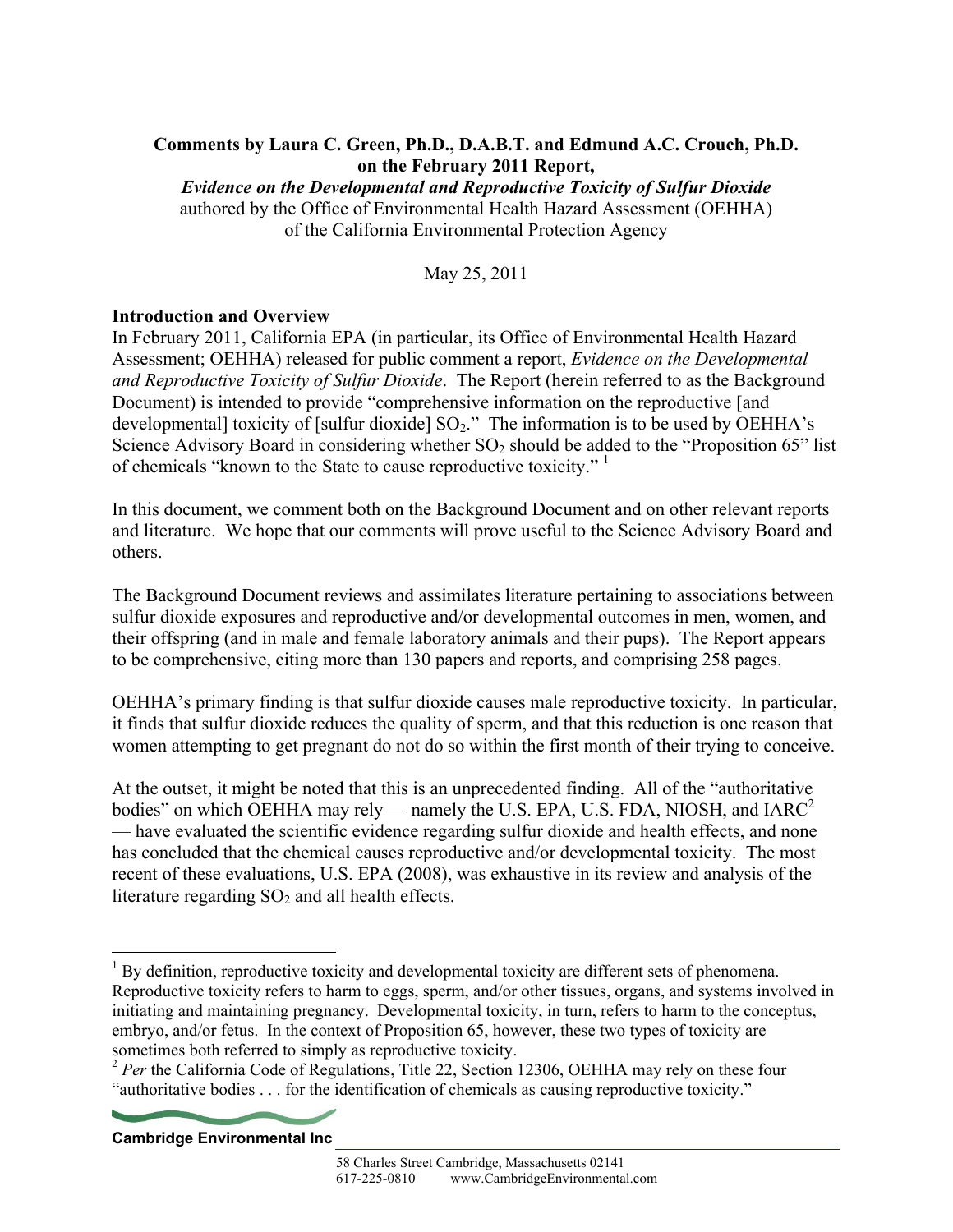OEHHA also finds that  $SO_2$  is associated with preterm birth and with retarded fetal growth. Again, U.S. EPA and other agencies and expert reviewers have evaluated the relevant information and do not so conclude.

Of course, the fact that OEHHA differs from other agencies in its evaluation of the evidence does not *per se* mean that OEHHA is incorrect — especially since OEHHA's review is the most recent. In what follows, then, we evaluate the evidence presented in the Background Document, along with information not therein presented. We begin with some basic biology of  $SO_2$ —a vital topic that the Background Document ignores. We then discuss the epidemiological and toxicological evidence with regard to  $SO<sub>2</sub>$  and reproductive toxicity, preterm births, and fetal growth retardation. We conclude with a brief discussion. As explained throughout, this evidence fails to indicate that sulfur dioxide is toxic to reproduction and/or development.

## **Endogenous sulfur dioxide, sulfite, and sulfate**

Sulfur dioxide is an endogenously synthesized, essential biochemical: indeed, it is at the heart of the sulfur cycle in all animals. *In vivo*,  $SO_2$  is generated *via* the enzymatic oxidation of the sulfur-containing amino acids in protein — primarily cysteine and methionine (Stipanuk, 1986; Feng *et al.*, 2007). The more protein we eat, the more sulfur dioxide we synthesize (Magee *et*   $al.$ , 2004). And, the amounts of  $SO<sub>2</sub>$  we generate are substantially greater than the amounts we inhale — even in heavily polluted environments.

Once synthesized,  $SO_2$  plays a role not only in allowing the formation of more complex, essential, sulfur-containing molecules; it also has physiologic actions *per se*. In particular, endogenously generated SO<sub>2</sub> acts to signal vasodilation, thus lowering blood pressure (Du *et al.*, 2008; Meng *et al.*, 2009). The aorta naturally contains relatively high concentrations of  $SO_2$ , and the dose-dependent ability of  $SO_2$  to relax aortic rings has been demonstrated *in vitro* (Li  $\&$ Meng,  $2009$ ; Meng *et al.*,  $2009$ ). In rodent studies, endogenous  $SO_2$  has been reported to protect against myocardial injury (Liang *et al.*, 2010) and to slow the development of atherosclerosis (Li *et al.*, 2011).

Of course, this does not mean that endogenous  $SO<sub>2</sub>$  could not also somehow harm reproduction or development, but it must be said that no evidence of such an effect exists. The only functional difference between inhaled  $SO_2$  and endogenous  $SO_2$  is that the former contacts the lungs first, whereas the latter is synthesized intracellularly. Once absorbed into the circulation, they are identical.

The same is true of the bisulfite and sulfite that form *immediately* upon the dissolution of  $SO_2$ , whether generated *in vivo* or inhaled via air, in the body's water; and of the sulfate, which is generated from sulfite *via* the enzyme, sulfite oxidase. The Background Dcoument fails to note that sulfate is an essential nutrient (Food and Nutrition Board, 2005). Many essential biochemicals — such as chondroitin sulfate (a component of cartilage) and cerebroside sulfate (an essential component of the myelin sheath of nerves), bile acids, and catecholamines — can be synthesized only when the body contains sufficient quantities of sulfate.

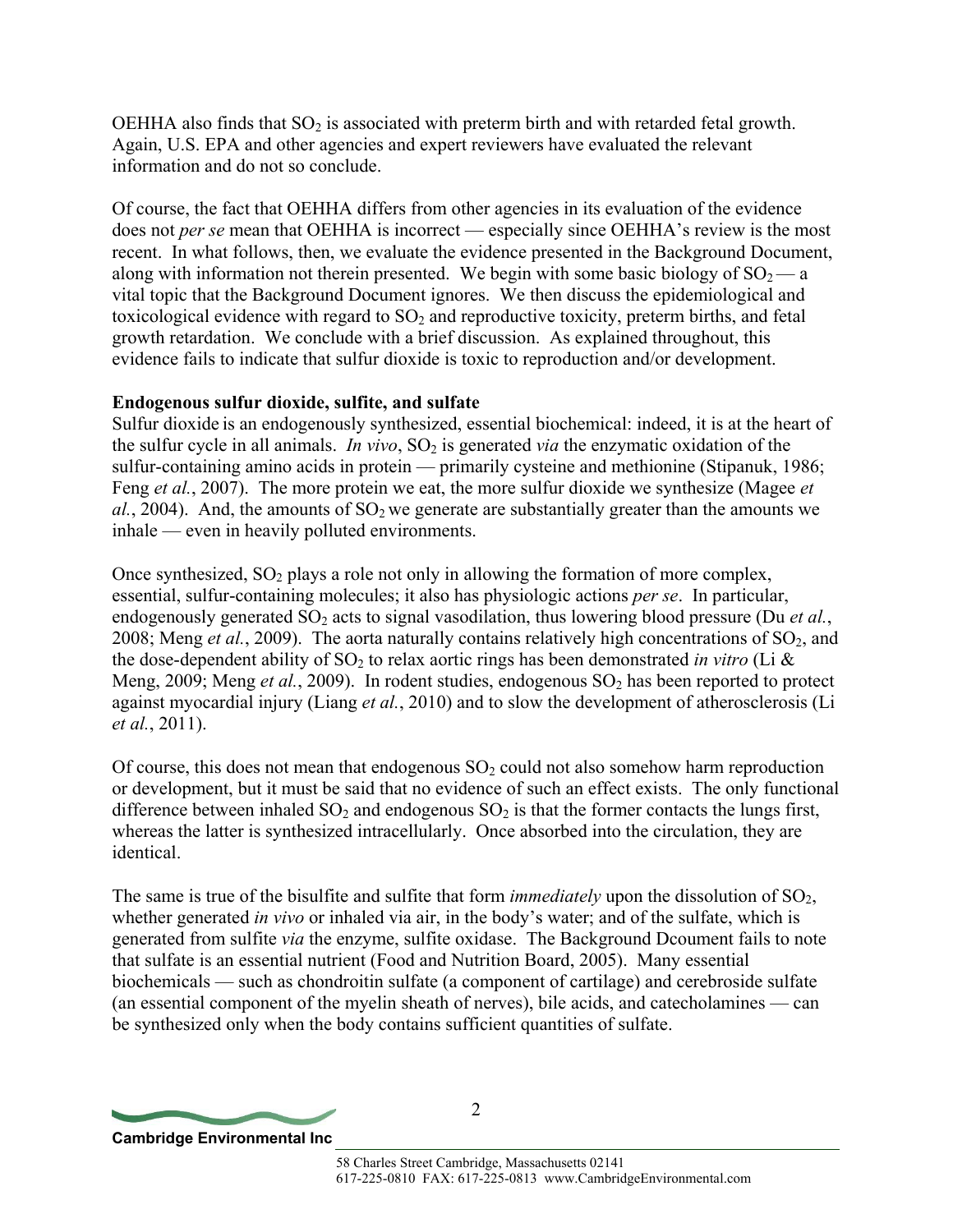Interestingly, because the fetus cannot synthesize enough sulfate on its own, maternal blood concentrations of sulfate increase approximately two-fold during pregnancy (rising from 0.3 to 0.6 millimolar), thus nourishing the fetus with sulfate *via* the placenta (Cole *et al.*, 1984, 1985 & 1992). Studies using genetically engineered laboratory mice demonstrate that normal placental and fetal development cannot take place in the absence of these increased circulating concentrations of sulfate. Indeed, an array of placental sulfate transporters (in humans and all other mammals) acts to maintain sulfate homeostasis among the fetus, the placenta, and the pregnant women (Markovich, 2001; Dawson, 2011). Fetal and neonatal brain development cannot successfully take place in the absence of sufficient supplies of sulfate (Feng *et al.*, 2005).

Moreover, even though children and adults biosynthesize much of the sulfate we need, diets depleted of sulfur-containing amino acids and sulfate *per se* result in restricted growth and development (McGarry & Roe, 1973; Price & Jollow, 1989; Hou *et al.*, 2003; and Pecora *et al.*, 2006). These adverse effects can be reversed by returning sulfate ingestion-rates to those provided by healthy diets (Dawson, 2011).

Unlike sulfate, sulfite *per se* is not an essential nutrient (and is clearly toxic at high concentrations), but is also present in our diets and, as noted above, is also generated endogenously. The estimated average U.S. per capita consumption rate of sulfite is 0.2 mg/kgday (as  $SO_2$ -equivalents; LSRO, 1976). Endogenous production of sulfite is much larger than this — on the order of 10 mg/kg-day (as  $SO_2$ -equivalents; Magee *et al.*, 2004); and the chronic NOAEL in laboratory rodents of ingested sulfite is on the order of 70 mg/kg-day (as  $SO_2$ equivalents; JECFA, 1999).

Let us put this in perspective. Even in heavily polluted cities such as Beijing — where mean concentrations of SO<sub>2</sub> were on the order of  $100 \mu g/m^3$  (Xu *et al.*, 1995) — the amounts of SO<sub>2</sub> that people would inhale (about 0.025 mg/kg-day) are on the order of some:

- 8 times smaller than the average amount of sulfite in our diets;
- depending on our protein intakes, some 400 times smaller than the average amount of sulfite that we synthesize endogenously; and
- 3,000 times smaller than the NOAEL for sulfite.

Moreover, the sulfite derived from inhaled  $SO<sub>2</sub>$  is simply oxidized to sulfate and excreted in urine *via* the same renal mechanisms that act to maintain blood sulfate concentrations within optimal ranges.

Finally, we note that since protein is the *in vivo* source of  $SO_2$  if  $SO_2$ , sulfite, and/or sulfate were toxic to reproduction and/or development, then so too would protein be. To our knowledge, it is not. Throughout the Background Document, the authors provide what they consider to be plausible mechanisms by which  $SO_2$  may harm sperm, fetal growth, or other aspects of reproduction and development. A more balanced analysis might have also provided biologically and physiologically-based reasons for questioning the likelihood of such harm.

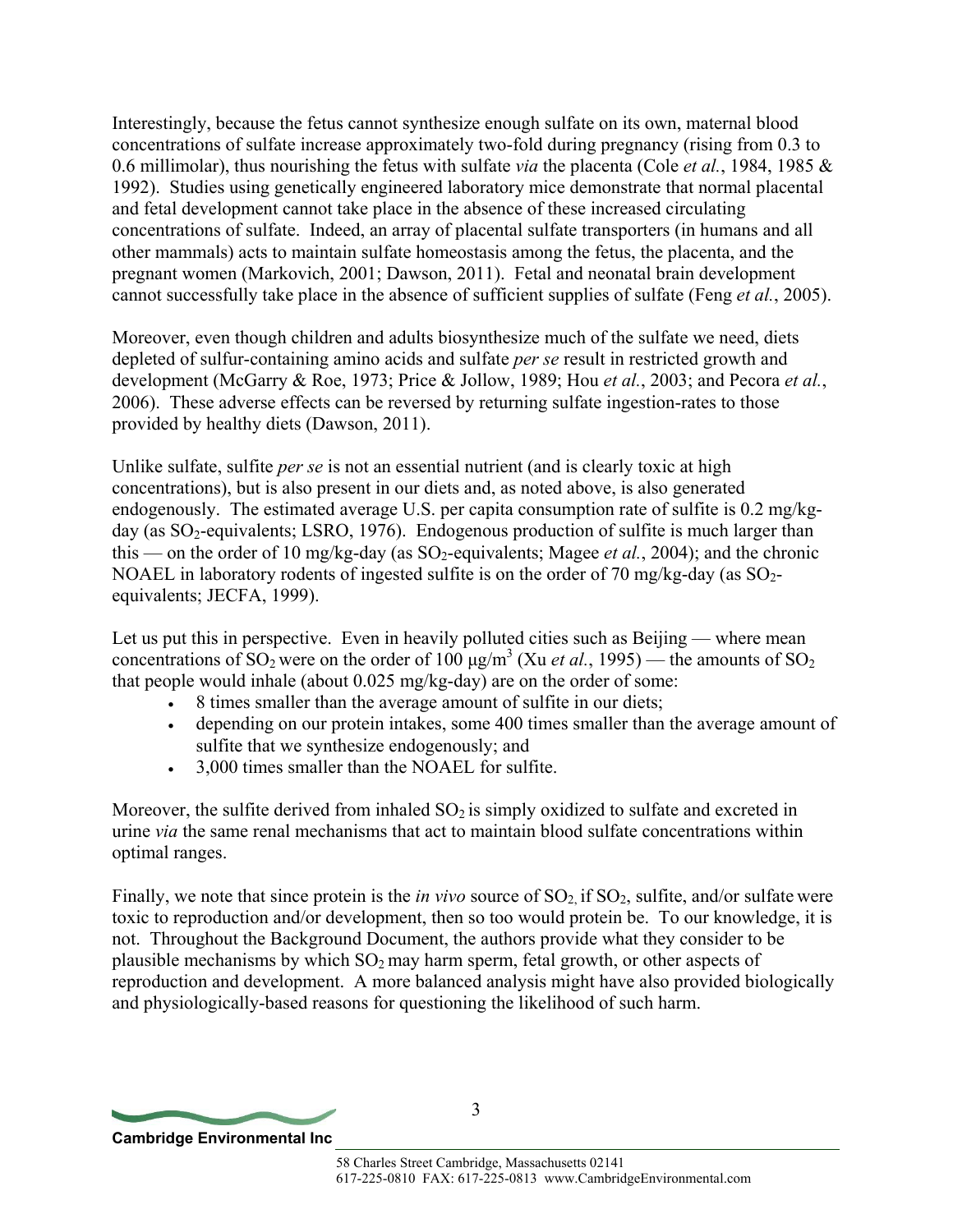## **Reproductive Toxicity**

The OEHHA Background Document indicates that sulfur dioxide harms male reproduction. For this conclusion, Document authors rely primarily on four epidemiological studies. The first of these, by Dejmek *et al.* (2000a), is characterized by OEHHA as "evidence strongly supporting a cause and effect association between exposure to  $SO_2$  and decreased fecundability." The other three studies (Selevan *et al.*, 2000; Rubes *et al.*, 2005; and Robbins *et al.*, 1999) are interpreted by OEHHA as persuasive evidence that sulfur dioxide adversely affects "semen quality."

At the outset, it should be noted that all four of the studies at issue were conducted by the same group of researchers working in the same, heavily polluted (at that time) city of Teplice, in the Czech Republic. This city was part of the infamous "black triangle" in Central Europe where, especially during the Soviet era, extensive surface mining, chemical, petrochemical, and materials production, hospital waste incineration, and uncontrolled combustion of poor quality brown coal (especially in the winter) led to elevated concentrations of countless pollutants, both outdoors and indoors (Sram *et al.*, 1996 & 1999; Pinto *et al.*, 1998; Binkova *et al.*, 1996 & 2003; Rubes *et al.*, 2007). The high sulfur content of the local coal made sulfur dioxide a convenient *marker* for pollution, but thousands other pollutants —gases, aerosols, and particles — would have been emitted as well, from a multitude of sources, both industrial and residential. These pollutants (the vast majority of which were never measured) would have been concentrated in ambient air during the same usage and meteorological conditions (such as during the winter) under which  $SO<sub>2</sub>$  was concentrated.

OEHHA ascribes adverse associations reported in any of these studies to  $SO<sub>2</sub>$  alone, but this is unwarranted. Indeed, data reported in the very studies cited in the Background Document indicate that outdoor air in Teplice contained substantially elevated concentrations of respirable particles and a multitude of associated pollutants, such as polycyclic aromatic hydrocarbons (PAHs) — including the potent mutagen benzo(*a*)pyrene — several of which have been reported to harm fertility in mice and other animals, and/or to be associated with sperm DNA damage and infertility in humans (Ford & Huggins, 1963; MacKenzie & Angevine, 1981; Mattison *et al.*, 1980; Gaspari *et al.*, 2003; Xia *et al.*, 2009; Gu *et al.*, 2010). In studies not cited in the Background Document, the Teplice investigators themselves have generated considerable evidence regarding PAH-induced DNA-changes in study subjects (Binkova *et al.*, 1996; Topinka *et al.*, 1997a,b; Dejmek *et al.*, 2000b; Sram *et al.*, 2006).

Ambient air in Teplice also contained substantially elevated concentrations of numerous metals, including those known or reasonably suspected to harm sperm and other aspects of male reproductive health — such as aluminum, chromium, lead, and nickel (Pinto *et al.*, 1998; Sallmen, 2001; Ashiru & Odusanya, 2009; Bonde, 2010; ). Moreover, brown coal was used in households throughout the region as a fuel for hand-fed *indoor* heating stoves, which likely led to greater personal exposures to combustion gases, particles, and countless products of incomplete combustion than exposures resulting from outdoor air pollution (Ghosh *et al.*, 2011).

Thus, at a minimum, even had ambient air pollution in Teplice been reliably demonstrated to harm reproduction, it cannot be reliably concluded that ambient  $SO<sub>2</sub>$  was to blame.

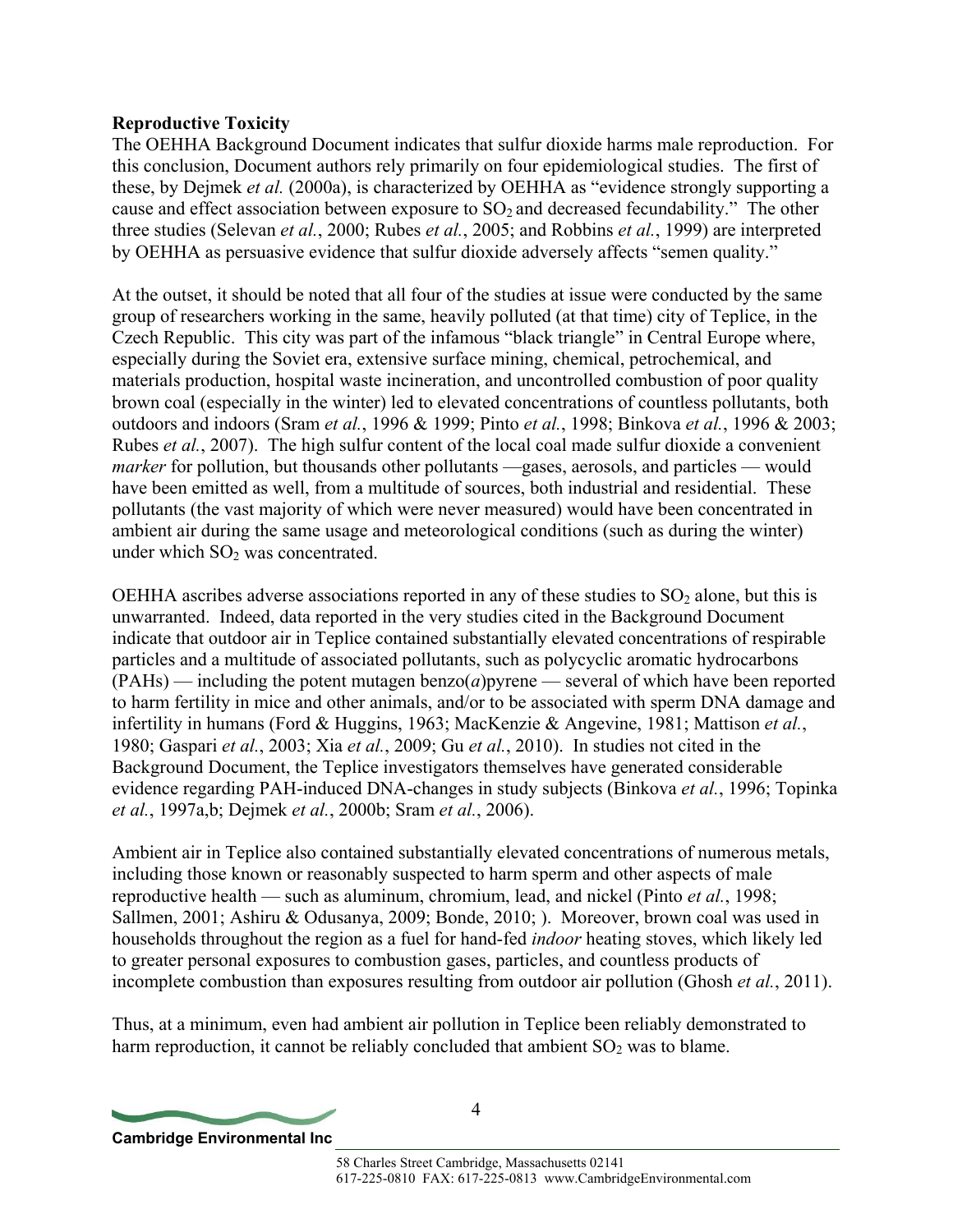The fact that the primary studies were all by the same group, all working in the same region, should also give readers pause. To our knowledge, their central findings have not been replicated by others, or even by the same researchers working elsewhere. Nor has reproductive toxicity been reported in men (or women) working in industries, such as sulfiting of wine and other foods, where exposures to  $SO<sub>2</sub>$  are potentially quite large relative to ambient levels.

The Background Document authors state that the primary study — Dejmek *et al.*, 2000a — was "well conducted" and otherwise persuasive, but this is not the case. Dejmek *et al.* (2000a) claim that they sought to determine whether air pollution in Teplice could be associated with subfertility. Dejmek and colleagues grouped new mothers into two categories (1) women who conceived within their first month of trying, and (2) women who "required" more than one month to conceive. All women in the second category (77% of all new mothers) were considered to be subfertile. Of course, they were not.<sup>3</sup>

The authors then tested whether any of *twenty* different combinations of air pollutants (as measured at one ambient air monitor in the City) and months prior to conception could be associated with the "fecundability" (probability of getting pregnant) of the mothers within their first month of unprotected intercourse.<sup>4</sup> Nineteen of these combinations were not so associated; one was at the chosen level of statistical significance of 1 in 20! In particular, ambient air concentrations of sulfur dioxide in Teplice, measured two months before conception (but not one, three, or four months before), were associated with the proportion of mothers who became pregnant within one month of trying. From this, the authors inferred that sulfur dioxide reduces fertility. To say the least, this interpretation of the one "finding" in twenty comparisons should cause readers to pause: this result is entirely consistent with the null hypothesis. Moreover, eleven years hence, the result has not been replicated.

The authors go on to infer that this "impaired fecundability" was due to sulfur dioxide-induced damage to the sperm of the women's mates. For this, Dejmek and colleagues present zero evidence — and *neither their nor anyone else's studies, before or since, have demonstrated that sulfur dioxide impairs men's (or women's) fertility*. 5 Dejmek and coauthors claim — and the Document Authors repeat — that the "timing" of their result makes sense, because the second month prior "coincide[s] with the sperm maturation period." In fact, the duration of

5



 $\overline{a}$ 

<sup>&</sup>lt;sup>3</sup> Although definitions of subfertility are necessarily imprecise, no one considers failure to conceive within one month as evidence of subfertility. As summarized by Gnoth *et al.*, (2005):

Most . . . pregnancies occur in the first six cycles with intercourse in the fertile phase (80%). After that, serious subfertility must be assumed in every second couple (10%) although — after 12 unsuccessful cycles untreated live birth rates among them will reach nearly 55% in the next 36 months.

<sup>&</sup>lt;sup>4</sup> The pollutants were NO<sub>x</sub>, PAHs, PM<sub>10</sub>, PM<sub>2.5</sub>, and SO<sub>2</sub>; the time-periods were the first, second, third, or fourth month prior to successful conception.<br><sup>5</sup> In general, fertility can be reduced due to impaired gametogenesis, transport of gametes in the male or

female reproductive tracts, fertilization, migration of the zygote to the uterus, implantation, survival of the conceptus, and/or maintenance of the pregnancy through the delivery of a live birth. Sulfur dioxide has not been demonstrated to harm any of these stages of reproduction.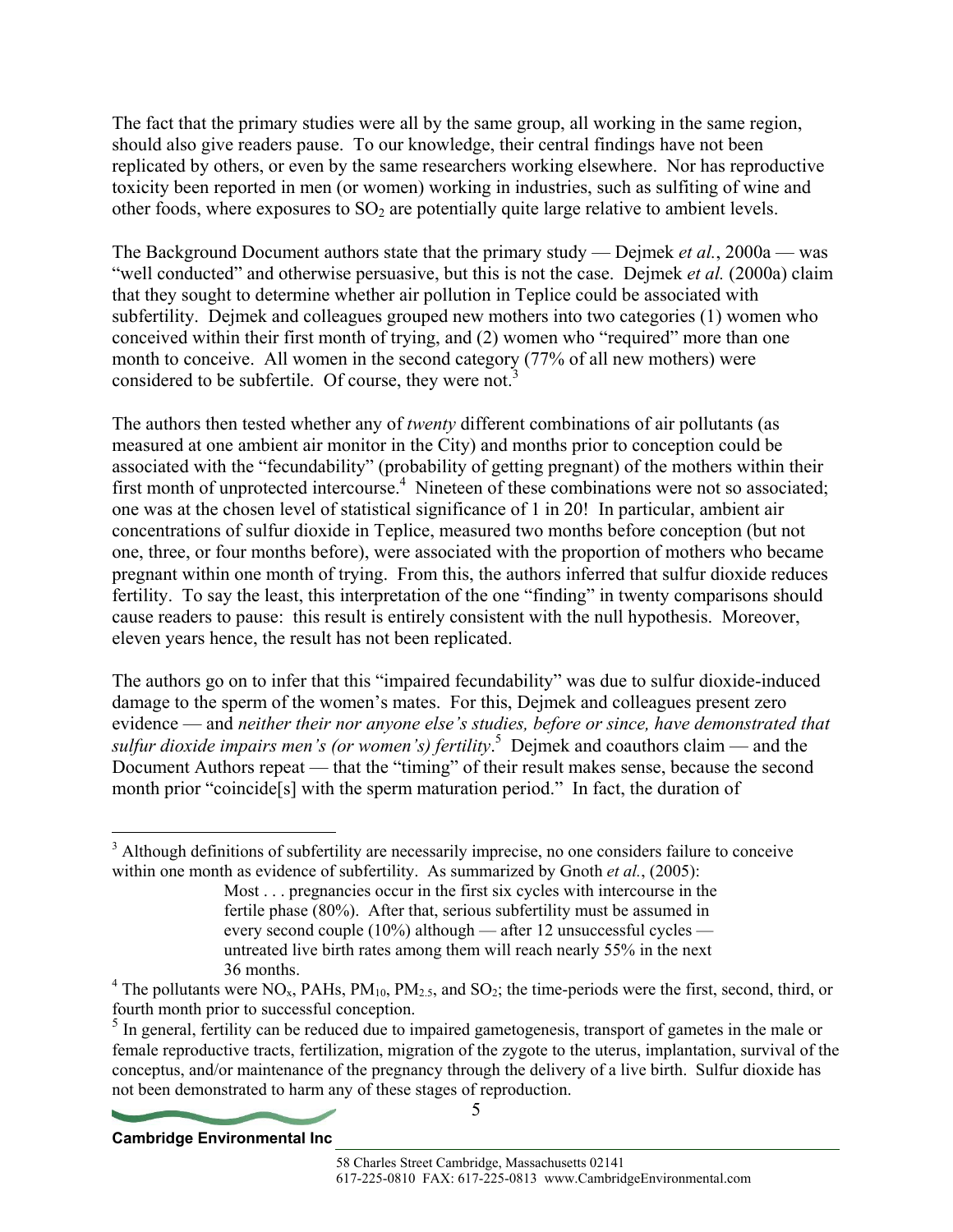spermatogenesis in humans is on the order of 74 to 90 days (Amann, 2008; Jafarabadi, 2007). The authors provide no explanation as to why  $SO<sub>2</sub>$  concentrations should be determinative in the second month prior and not the first or third. The authors (and OEHHA) simply assume that the "reduced fecundability"of the mothers was due to some damage to their mates' sperm; indeed, the Background Document does not even mention this study in its section entitled "female reproductive studies."

The Background Document does not recognize that the investigators' methods, and hence results and interpretations, were unreliable. Among other flaws, Dejmek and colleagues (2000a) apparently failed to question the new mothers with regard to critical factors, such as how often, and during what times of each menstrual cycle, the women had unprotected intercourse. Obviously, coital behavior is basic to fecundability, and no reliable measure of the latter can be made without knowledge of the former.<sup>6</sup>

Dejmek *et al.* (2000a) also fail to show much of the data that they *did* collect. Obviously, times to pregnancy in any population of women of child-bearing age form a distribution; some women become pregnant within one month of trying, others within two, others within three, and so on. In their methods section, Dejmek and colleagues make clear that they collected these data; there is no excuse for failing to plot or otherwise present these data or summary statistics there from.

We note that the OEHHA authors seem more willing to impute significance to Dejmek *et al.* (2000) than do Dejmek and colleagues themselves. Indeed, Dejmek and colleagues note, "Alternative explanations for our results are also possible." The authors take note of several of their study's limitations; OEHHA takes note of none. *Per* the authors, these limitations included:

- (i) the fact that only the mothers, not the fathers, were interviewed (so that some information regarding potentially confounding paternal factors may be missing);
- (ii) the fact that coital frequencies, birth rates, and pollution levels are all known or likely to be seasonally-dependent (and thus correlated with  $SO<sub>2</sub>$  concentrations), but, as we have indicated, the first of these were not measured, let alone controlled for; and
- (iii) the heavy reliance by the authors on their own unpublished, and unverified, results regarding "semen quality" (their reference 43).

OEHHA writes that three other epidemiological studies (Selevan *et al.*., 2000; Rubes *et al.*, 2005; and Robbins *et al.*, 1999) support their conclusion that sulfur dioxide is a male reproductive toxin because it aversely affects the quality of semen and/or sperm. As noted above, all of these studies are from the same group of researchers (with the same set of working hypotheses) as Dejmek *et al.* (2000). Moreover, all involved small numbers of subjects who comprised overlapping subsets of men (the women were no longer of interest to the researchers) from Teplice. Each of these studies has significant limitations; the results are of uncertain

<sup>&</sup>lt;sup>6</sup> Dejmek *et al.et al.* (2000a) claim, and the Document authors take at face value, that measures of fecundability in just the first month "gives an unbiased estimate of the mean fecundability in the cohort." For this indicate that this is can only be assumed to be true once one has accounted for coital frequency during each menstrual cycle, which Dejmek *et al.* did not.



 $\overline{a}$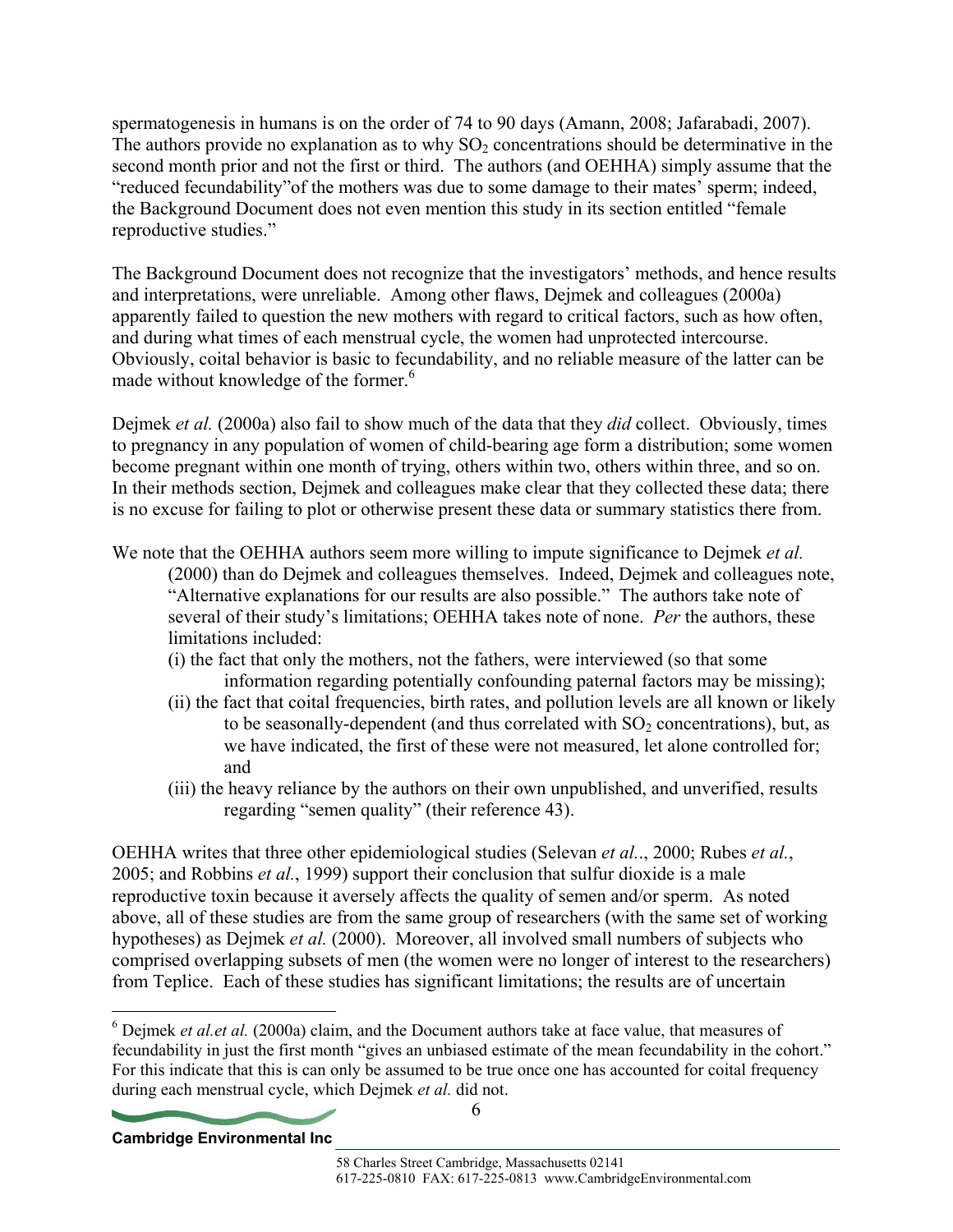health-significance, and results are inconsistent both within and across the studies. Importantly, none of these studies indicates that the study subjects in fact had any difficulty reproducing.

Selevan and colleagues (2000) collected (only) one semen sample from each of 154 men in Teplice and 118 men in another Czech city, Prachatice, which, relative to Teplice, was considerably more rural and much less polluted. The authors hypothesized that some aspects of air pollution would adversely affect one or more indices of the quality of semen and/or sperm. They did not, however, hypothesize that  $SO<sub>2</sub>$  *per se* was likely to be harmful. Instead, they noted:

> Metabolites of the PAHs present in this industrial air pollution can form protein or DNA adducts in body tissues . . . and thus have the potential to damage germ cell DNA. PAHs also reportedly alter male reproductive function in test species . . . providing additional rationale for this study. Furthermore, metals such as lead and cadmium that are present in the particulate fraction of air pollution have been associated with decrements in human semen quality . . .

The authors recognized that characterizing a man's semen *via* only one sample was a significant limitation of their study, but do not explain why they did not gather multiple samples. Moreover, although the authors accounted for age — in that all study subjects were 18 years old — they did not control for other determinants of sperm quality.

The study results were mixed and difficult to interpret. For example, the median percentage of motile sperm in both sets of men — those in Teplice and those in Prachatice — were reported to be only 31% and 36%, respectively: both of these values are considerably smaller than the international median reference value for this index, which is 61% (Cooper *et al.*, 2009). No explanation for this low fraction of sperm motility is offered and, in any event, it was not observed in a subsequent study using some of the same subjects (described below). Some indices of semen quality — such as sperm concentration and sperm count — were found to not be associated with levels of air pollution. Other indices were associated with "medium" levels of air pollution, but not with "high" levels of air pollution; and many apparent associations with air pollution disappeared when differences in season (an established modulator of many aspects of semen quality) were taken into account. The authors refer to their preliminary findings as "intriguing," and call for more study.

Additional study was indeed undertaken by the same group of investigators, as reported in Rubes *et al.*, 2005. This time, the investigators gathered up to seven semen samples from 36 of the young men from Teplice who had been reported on by Selevan *et al.* (2000), and again tested the hypothesis that air pollution adversely affects the quality of semen and/or sperm. Air pollution was characterized only as "high" — corresponding to samples gathered in the winter — or as "low" — corresponding to samples taken in September. The results were largely negative. As noted by the authors:

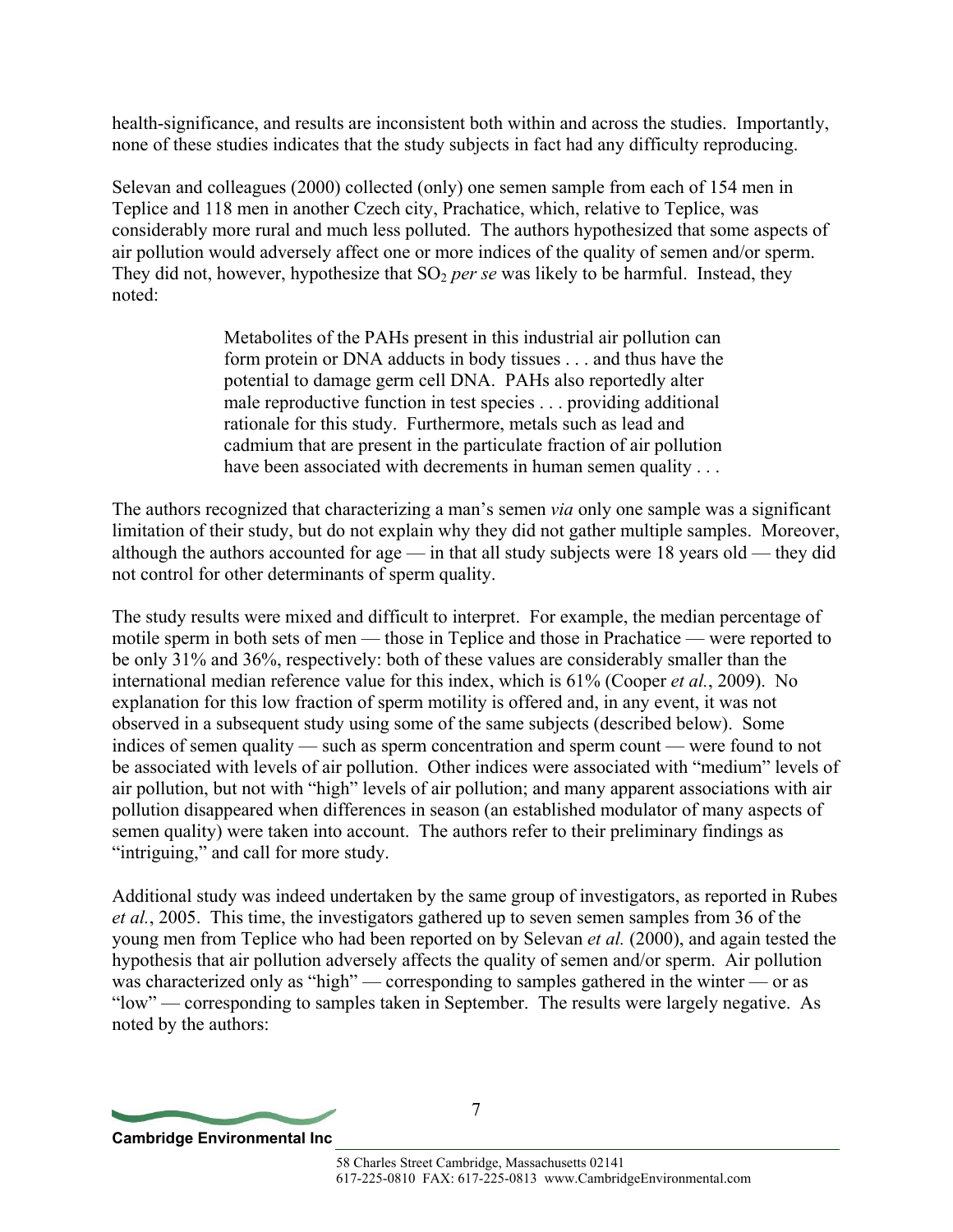No significant associations were found between exposure to air pollution and any of the routine semen measures (volume, concentration, total count, percentage motile, or percentage normal morphology considering whole sperm or sperm head shape). Similarly, no significant associations were found between exposures and any of the three selected CASA [computer-aided sperm analysis] measures, or total aneuploidy. . . . associations between exposure to intermittent air pollution and sperm morphology or motility . . . found in the earlier study were not replicated in the present study.

These investigators did report an association between air pollution and *one* of the eleven measures of sperm quality they examined — namely increased DNA fragmentation as determined by a sperm chromatin structure assay (SCSA). The authors hypothesized that this association could be due to reactive metabolites of PAHs reaching the testes and damaging sperm DNA; no mention of sulfur dioxide is made. Regardless, the mean values for DNA fragmentation were, according to the authors, "within the range associated with good fertility potential," so interpreting this result as a manifestation of reproductive toxicity is unwarranted. And, of course, the multiple comparison problem cannot be dismissed.

Members of this group of investigators (Robbins *et al.*, 1999) also evaluated, by means of fluorescence *in situ* hybridization, the cytogenetics of sperm in semen samples that had been collected and archived from 32 of the previously enrolled, nonsmoking study subjects from Teplice. OEHHA's evaluation is that, "This study [Robbins *et al.*, 1999] found an association between YY8 disomy and exposure to high air pollution levels." Not in any reliable sense. The study consists of one semen sample provided by each of 13 men during the summer of 1993, and one semen sample provided by each of 19 *other men* during the winter of 1993. The frequencies of four different types of disomy of the sex chromosomes were tallied; the frequencies of three of these types did not vary between the summer sperm and the winter sperm; the frequencies of the fourth type did vary according to season, such that it was more common in the winter samples. Obviously, the results *per se* mean very little, and have not been replicated. Different men provided different samples; no adjustments for any of the many potentially relevant factors (such as ambient temperature and nutrition) that vary between summer and winter were made; the study has not been replicated; and, in any event, interpreting the study as if it provides evidence that ambient  $SO<sub>2</sub>$  damages sex chromosomes is an over interpretation, to say the least.

#### **"Related male reproductive studies"**

The Background Document claims that three "related male reproductive studies" (Nordenson *et al.*, 1980; Meng *et al.*, 1990; and Yadav *et al.*, 1996) support the conclusion that SO<sub>2</sub> is a reproductive toxin. In fact, none of these is a reproductive study. Each study instead tallies chromosomal abnormalities in peripheral blood lymphocytes (not sperm) in workers exposed to  $SO<sub>2</sub>$ . OEHHA fails to note the complete lack of evidence that  $SO<sub>2</sub>$  adversely affects the chromatin structure of sperm. In contrast to  $SO<sub>2</sub>$ , substances that are genuinely toxic to sperm, such as ionizing radiation, alkylating cancer chemotherapeutic agents, lead, and cadmium, have been shown to induce DNA strand breaks and other abnormalities in sperm from exposed laboratory mice, rats, and humans (reviewed in Delbes *et al.*, 2010). There is no basis for

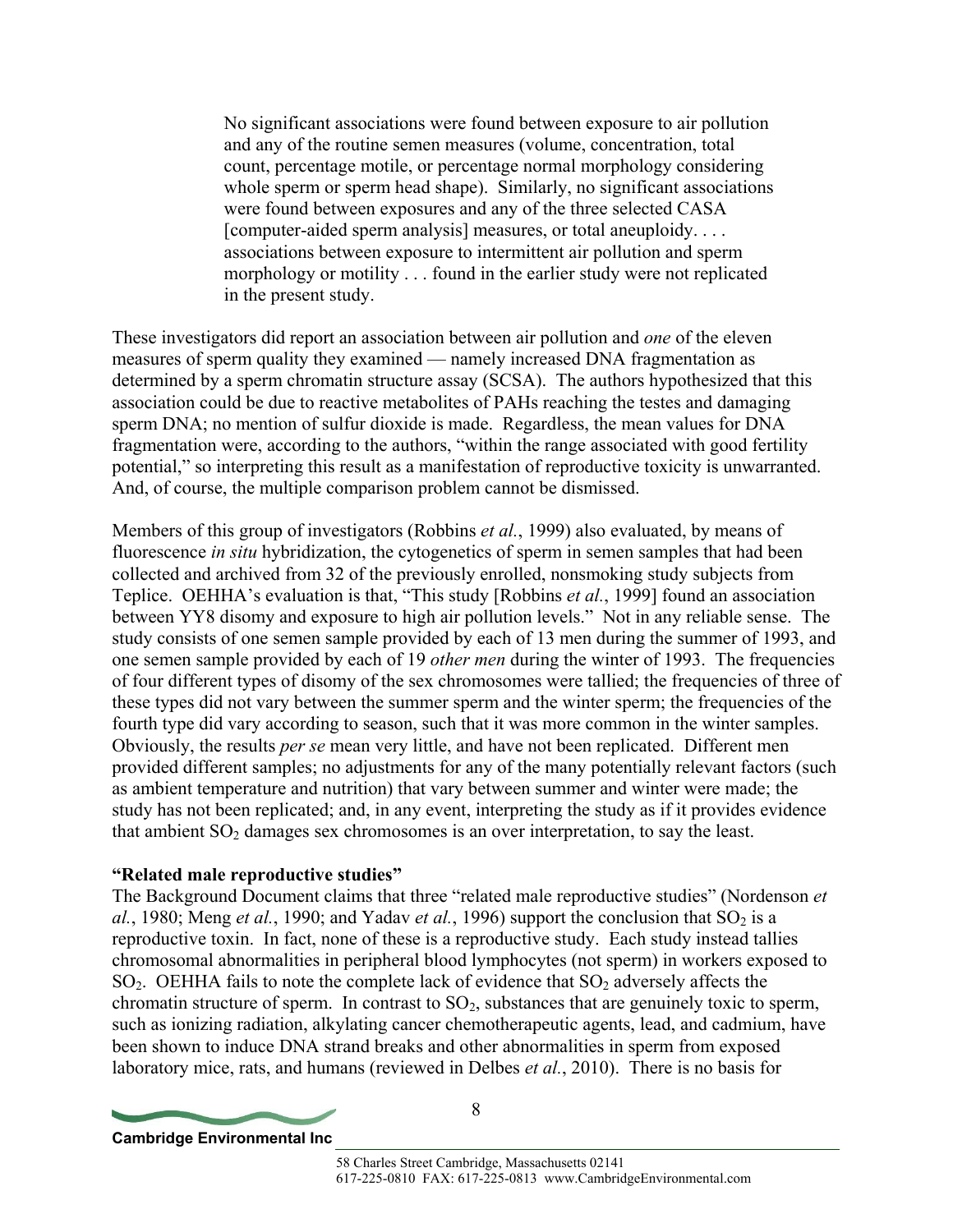assuming, as OEHHA apparently does, that effects seen in chromosomes in circulating lymphocytes bear any relationship to reproductive health, however defined. Indeed, although several of the workers studied in the papers cited by OEHHA were exposed to high concentrations of SO2, *no evidence of toxicity to reproduction was reported*. Again, OEHHA fails to note this.

Even on the subject of whether occupational exposures to  $SO<sub>2</sub>$  are associated with damage to circulating lymphocytes, the evidence is less than persuasive. For example, with regard to the first of these studies, OEHHA writes, without further qualification, "In Nordenson *et al.* (1980), workers at a sulfite pulp factory in Sweden exposed to  $SO<sub>2</sub>$  had significantly increased frequencies of chromosomal aberrations in lymphocytes." This is true, but OEHHA fails to mention the study's limitations. For example, there were only seven study subjects. These seven were compared with fifteen controls who were matched for sex (all were males) but not for age or other potentially important characteristics. Also, oddly, men who smoked were found to have significantly *fewer* chromosomal aberrations than nonsmoking men, which casts doubt on the reliability of the assay to identify genotoxic exposures. Indeed, the authors themselves recognize that their data do little more than raise the question contained in the paper's title, to wit, "Is exposure to sulphur dioxide clastogenic?"

OEHHA fails to cite or discuss a paper published two years later, by Sorsa and colleagues (1982), which asked the same question, but found opposite answers. This latter study was also small, comprising only eight study subjects and eight controls. Regardless, the sulfur dioxideexposed workers were found to *not* have more chromosomal damage than controls; and, in this study, smokers *were* found to have more chromosomal damage than nonsmokers, which is what one would expect.

The second study cited by OEHHA, namely Meng *et al.* (1990), involves workers in a sulfuric acid factory. OEHHA writes, "In a study conducted in China, Meng *et al.* (1990) observed similar findings of significantly increased frequencies of chromosomal-type and chromatid-type aberrations in lymphocytes of workers in a sulfuric acid factory." But OEHHA fails to note that the authors also report that the smokers in their study were *not* found to have increased frequencies of these aberrations compared with nonsmokers, which result in and of itself renders the study results questionable. Moreover, the controls selected for the study were people working at a university, who were not likely to be similar to the study subjects in all relevant characteristics but for sulfuric acid-working. Indeed, the workers at issue were exposed not only to sulfur dioxide as a gas, but to (apparently) very high concentrations of sulfuric acid mist, which, quite unlike sulfur dioxide, is an established human carcinogen. Depending on the method by which the sulfuric acid was manufactured at this factory, occupational exposures to catalysts and other chemicals may have been involved, but were not quantified.

The third study cited by OEHHA, Yadav and Kaushik (1996), focused on workers at an Indian fertilizer manufacturing facility. In this study, smokers and alcoholics *were* found to have higher, and exposure-duration-dependent, rates of chromosomal damage (again, in their circulating lymphocytes, not their sperm) than nonsmokers and/or nondrinkers. OEHHA notes, correctly, that the workers' lymphocytes showed increased levels of chromosomal aberrations

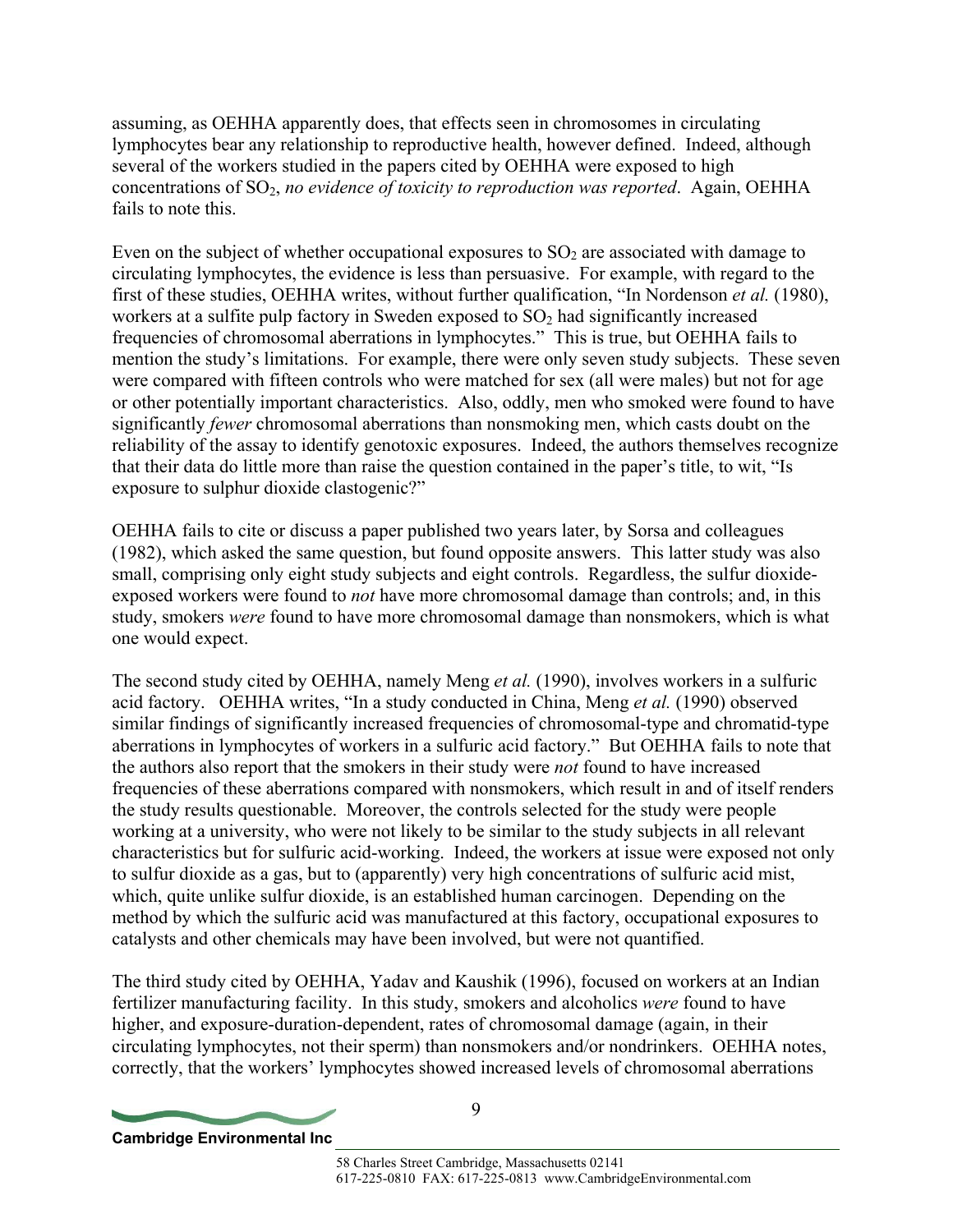(relative to controls, who were matched for some but not all potentially relevant factors). But OEHHA fails to quote from Yadav and Kaushik themselves, who write, "There have been conflicting reports on the genotoxic effects of  $SO_2$  on human beings;" and who cite a study by Mandal (1990; not cited in the Background Document), also in fertilizer factory workers, which found no increases in chromosomal abnormalities. More generally, the use of sulfuric acid to manufacture fertilizer from pulverized phosphate rock obviously results in worker exposures to substances beyond just sulfuric acid mist (and  $SO<sub>2</sub>$ ). Thus, even were these workers to be at excess risk of reproductive toxicity (for which, again, these studies provide zero support), one could not reliably conclude that  $SO<sub>2</sub>$  was to blame. At a minimum, one would need to account for particle emissions and, depending on the specific ores in the pulverized rock, for heavy metals such as cadmium, mercury, and lead.

With regard to all three of these papers, OEHHA takes no note of the complexities of conducting and properly interpreting studies of genotoxic biomarkers in circulating lymphocytes. So doing, it fails to recognize that factors such as a subjects' and controls' intakes of the nutrients vitamin  $B_{12}$  and folate (not measured in any of the studies at issue), and possibly their rates and extents of alcohol ingestion, must be taken into account in both analyzing and interpreting the data (Battershill *et al.*, 2008).

## **Studies in Rodents**

Next, OEHHA refers to four studies in rodents — Meng *et al.* 2003, 2004, & 2007; and Zhang *et al.*, 2005 — that it terms "male animal reproductive toxicology studies." The phrase is misleading: these are not "reproductive toxicology studies," since none examined gonadal function, spermatogenesis, post-testicular processes, fecundity, or any related behavior or outcome. The four studies involved exposing laboratory mice to exceptionally large (on the order of 11,000 to 43,000 parts per billion) and frankly toxic concentrations of sulfur dioxide. The exposures resulted in morphological changes in cell and tissue structure in *all* examined organs — lungs, livers, spleens, kidneys, brains, hearts, and testis. None of the changes indicated that the testis was a specific target-organ. The observed changes were consistent with extensive oxidative damage throughout the body — which is what one would expect, since the animals' organs were essentially being bleached. Biochemical changes reflective of defenses against oxidative damage were also noted; again, these are what one would expect in response to such extreme exposures. Notably, all four papers are by the same group of investigators, and the results that they report have not been replicated by others.

Remarkably, the Background Document fails to point out that four studies of sulfite in laboratory rats reported no adverse effects on reproduction. The most important of these is a study by Til and colleagues (1972), in which five dose-levels of sulfite were administered over three generations of rats. Sulfite was found to have no adverse effect on fertility or mean number of pups per litter. These indices are, of course, direct measures of the reproductive toxic potential of a chemical and/or its metabolites, as opposed to the (at most) indirect indices reported in the studies reviewed by OEHHA. Three similar, earlier studies of sulfite in laboratory rats (Lockett & Natoff, 1960; Cluzan *et al.*, 1965; and Lanteaume *et al.*, 1965) were apparently also negative. As summarized in a major review by Gunnison, 1981:

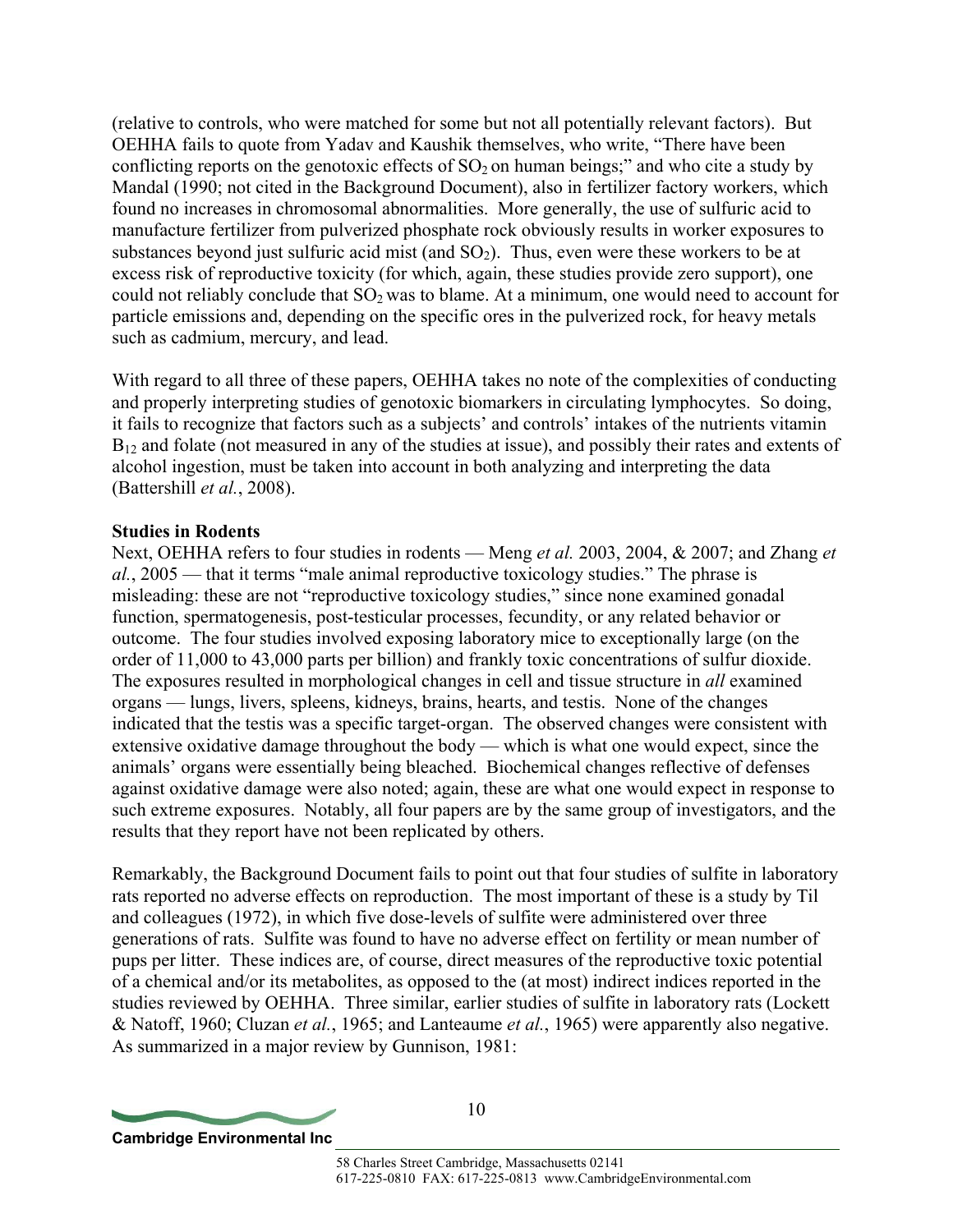In all of these studies sulphite was . . . [administered at] daily intakes of between 0.05 and 2 mmol/kg. Usually several generations of rats were treated and all experiments lasted for at least 1 yr. In these studies, investigators measured the effect of sulphite on such parameters as fertility, the general health and growth rates of offspring . . . and histological appearance of major organs and tumour incidence. In general, no consistent trends attributable to sulphite exposure were apparent in any of these parameters.

OEHHA's failure to take note of these studies or of the review article (Gunnison, 1981) in which they are discussed is disquieting.<sup>7</sup>

## **Preterm birth**

1

The Background Document seems to suggest that sulfur dioxide is reliably associated with preterm birth.<sup>8</sup> In particular, the Document cites ten epidemiologic studies examining preterm birth (variably defined); reports that eight of these ten "reported significant findings;" and asserts that many of the studies' limitations would lead to underestimates of "the true effects of air pollution on preterm birth." We note that here the Background Document (correctly) implies that the studies cited examine "air pollution" whereas subsequently this is taken to be synonymous with "sulfur dioxide." In fact, the designs of all of these studies are such that none can separate the possible effects of air pollution from those of sulfur dioxide alone.

There are many problems here, not least of which is the Document's failure to define what it means by preterm birth. The classical definition refers to births occurring 3 or more weeks prior to term (that is, less than 37 weeks of gestation). But the primary study on which the Background Document relies (Xu *et al.*, 1995; discussed below), which also is the first chronologically, finds that 100  $\mu$ g/m<sup>3</sup> increases in ambient concentrations of SO<sub>2</sub> are associated with a "reduced length of gestation" of only 12.6 hours! Obviously, such an effect *per se* would be of no clinical significance; moreover, as explained below, it is but an artifact.

All of the studies discussed in this section of the Background Document are exploratory data analyses. None state refutable primary hypothesis, and none distinguish post-hoc findings. All

 $<sup>7</sup>$  The absence of this and other important and relevant studies may indicate an underlying problem in the</sup> methodology used by the authors of the Background Document. Indeed, this methodology is never presented, but should be. What specific bibliographic search strategies were employed? Were papers limited to those in English-language publications? (Apparently not, in that one, but only one, paper written in Chinese is cited. What about all of the other, arguably relevant, foreign-language publications?) What specific key words and combinations thereof were used? Once important papers were identified and read, were other papers, such as those cited therein, gathered and reviewed? Were important papers read by two or more of the Document authors? What use, if any, was made of the many expert reviews of this topic by other agencies and expert groups? Why, for a chemical as widely-studied and exhaustively reviewed as sulfur dioxide, did the Background Document offer no analysis of the relevant reasoning and conclusions offered by others?<br><sup>8</sup> Oddly, the Background Document classifies preterm birth as a developmental problem, but this is

incorrect. Of course, preterm birth can *lead* to (postnatal) developmental problems — this is the very reason that it is dangerous — but not the other way around.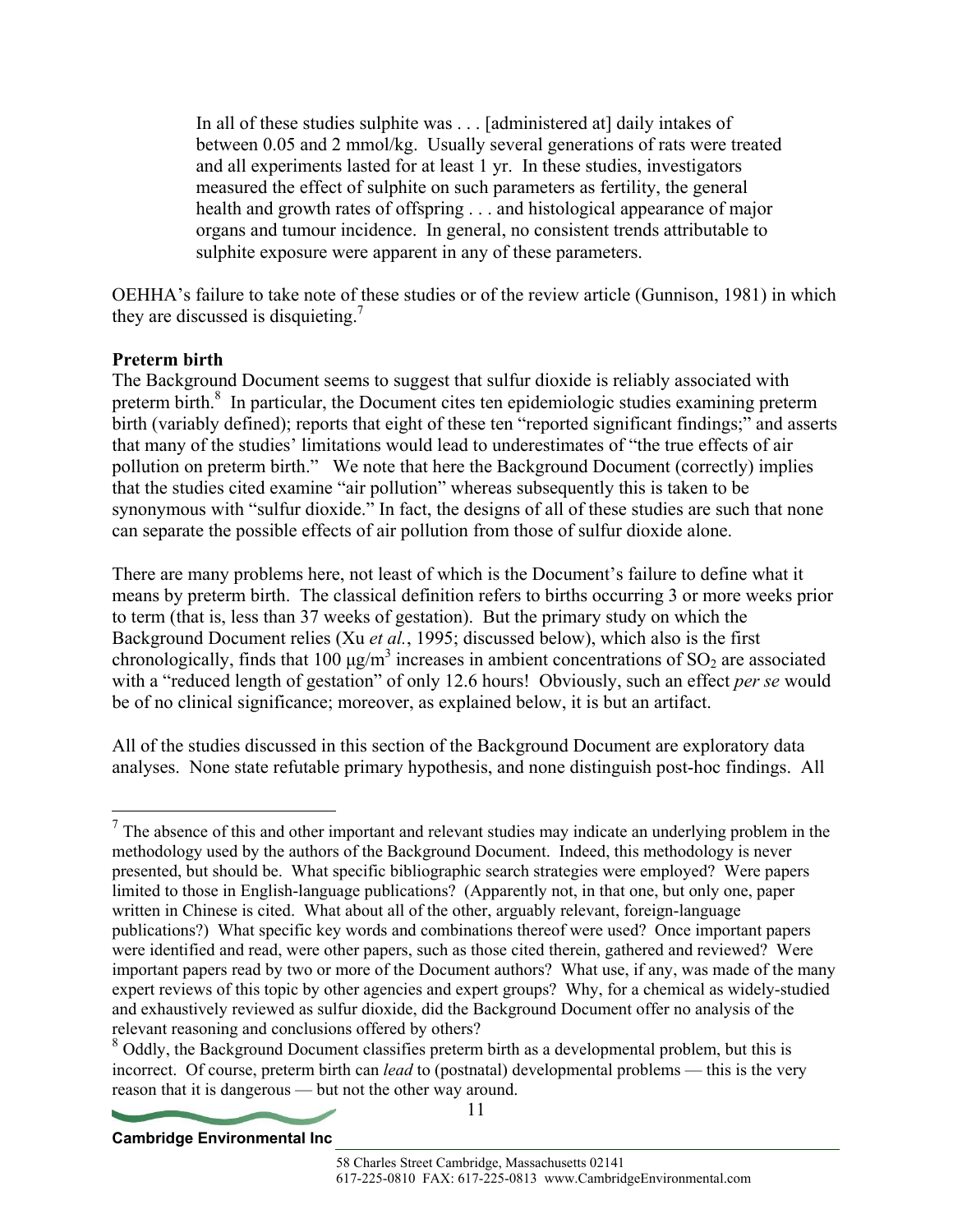suffer from large numbers of comparisons, which multiplicity is not taken into account in evaluation of statistical significance. More importantly, this problem is ignored entirely in the Background Document, which repeatedly conflates all apparently positive findings from all studies as if they provided consistent, indeed overwhelming, evidence of an  $SO<sub>2</sub>$  effect. In fact, they do not.

For example, Brauer *et al.* (2008) used three measures of exposure (nearest monitor, inverse distance weighted, land-use regression), then calculated mean exposures over the first and last 30 days, the first and last 3 months, and the full duration of pregnancy, a total of 15 exposure measures (we ignore here the additional examination of road proximity included in the paper). Moreover, the paper was also examining seven other pollutants (NO,  $NO_2$ , CO,  $PM_{2.5}$ , BC,  $PM_{10}$ , and  $O_3$ ) so that in total  $8 \times 15 = 120$  exposure measures were examined. Further, 5 outcome measures were examined (SGA, LBW, Gestation< 37 wk, Gestation < 35 wk, Gestation < 30 wk). Thus at least 600 statistical tests were performed (actually 1200, since both crude and adjusted odds ratios were presented)! It would be remarkable to *fail* to find some "statistically significant" results in such a large number of tests; although as it turned out, *no association between any outcome measure and any SO<sub>2</sub> exposure measure was considered by the authors to be significant*.

Brauer *et al.* (2008) is the last-but-one paper in chronological order of publication of the ten papers cited by the Background Document (the first of which, as noted above, is Xu *et al*., 1995, on which the Background Document relies so heavily), yet clearly investigators in the field are still searching for a specific refutable hypothesis to test. Indeed, every paper obtained concentration data sufficient to calculate all the time-averages of concentration used by Brauer *et al.* (2008) (and more besides). It is unclear whether measures other than those explicitly reported were evaluated in the earlier papers, and not reported because they provided no "statistically significant" results in the preliminary data analyses that the earlier papers provide.

The inconsistencies in results across studies was noted by the authors of the most recent of these series of papers (Darrow *et al.*, 2009), but not by OEHHA. Darrow and colleagues note that they have "focused on" three exposure averaging periods based on previous results and "current hypotheses about biologic mechanisms," but even this study can at best be described as an exploratory data analysis; and readers are provided no indication as to whether *other* exposure averaging periods were also examined but not reported. Darrow *et al.* (2009), apparently applied adequate control for seasonal confounding (see below), and, so doing, found *no discernible effect of SO2 on preterm birth*. Also shown are results for all 78 analyses that were apparently performed, with three that are marginally "significant" for a deleterious effect subsequently discussed extensively; whereas the one result that shows marginal significance of a protective effect is not further mentioned. But such findings are entirely expected for 78 statistically independent analyses; and there are insufficient data provided to evaluate any dependencies. A probability plot of the distribution of logarithms of relative risk (Figure A), normalized by standard deviations estimated from the confidence intervals, shows nothing suggesting an actual effect; the 78 values obtained are indistinguishable from a sample from the normal distribution expected under a null hypothesis of no effect  $[p = 0.2]$ , Shapiro Wilk test for normality;  $p > 0.08$ Kuiper or Kolmogorov-Smirnov test comparing with the expected (0,1) normal distribution].

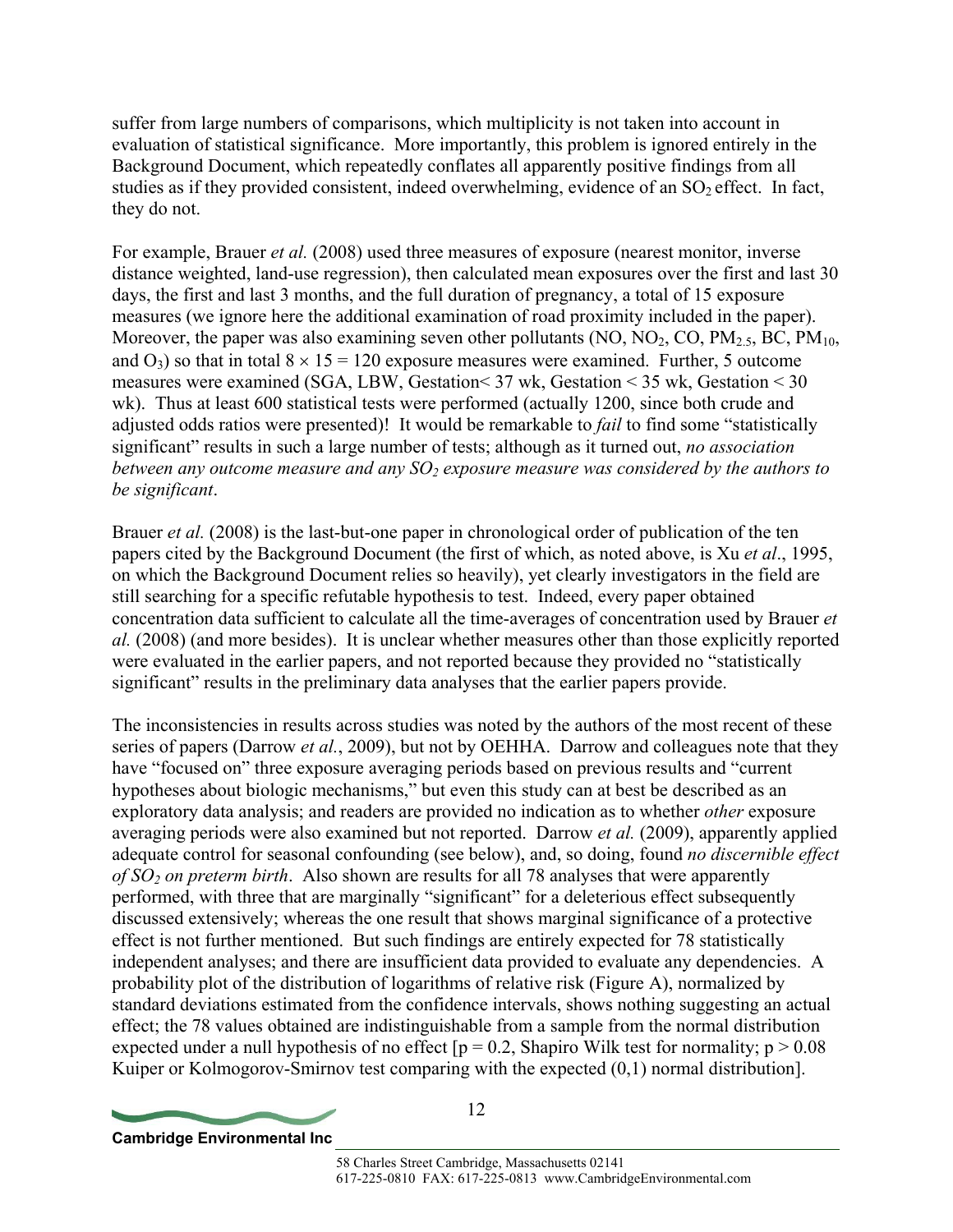

Figure A Probability plot for the 78 results given by Darrow *et al.* (2009). The discreteness and the apparent higher significance on this plot of negative findings (left lower quadrant) is due to the limited precision provided.

The ten studies cited have in common the use of a "time-series" approach, extolled in the Background Document's Integrative Evaluation (Section E.3, in the context of Xu *et al.*, 1995) as having various advantages. However, these studies are not true time-series studies, and do not have the usual advantages of such studies. What is being examined in these studies is a one-time event that definitely occurs in a narrow time window — the population examined is not equally at risk for that event at all the times examined, and the event (birth) certainly occurs for every member of the populations examined (since that is how the populations are selected). Thus there is no way in which each member of the population examined serves as her own control for the event of interest, the principal advantage cited for conventional time-series analyses, except perhaps in the few days prior to birth.

Further, it is found in multiple populations (e.g. Xu *et al.*, 1995; Darrow *et al.*, 2009; Liu *et al.*, 2003) that there is seasonality (variation on a monthly time-scale) in pre-term birth (either in probability of pre-term birth, or in length of gestation), and long-term trends (with time-scales of years) are also present (e.g. Liu *et al.*, 2003). As noted above, and as is well known,  $SO_2$ concentrations also vary with season and have long-term trends (e.g. Xu *et al.*, 1995; Liu *et al.*, 2003). Importantly, the advantages of time-series analyses can be realized only if both such

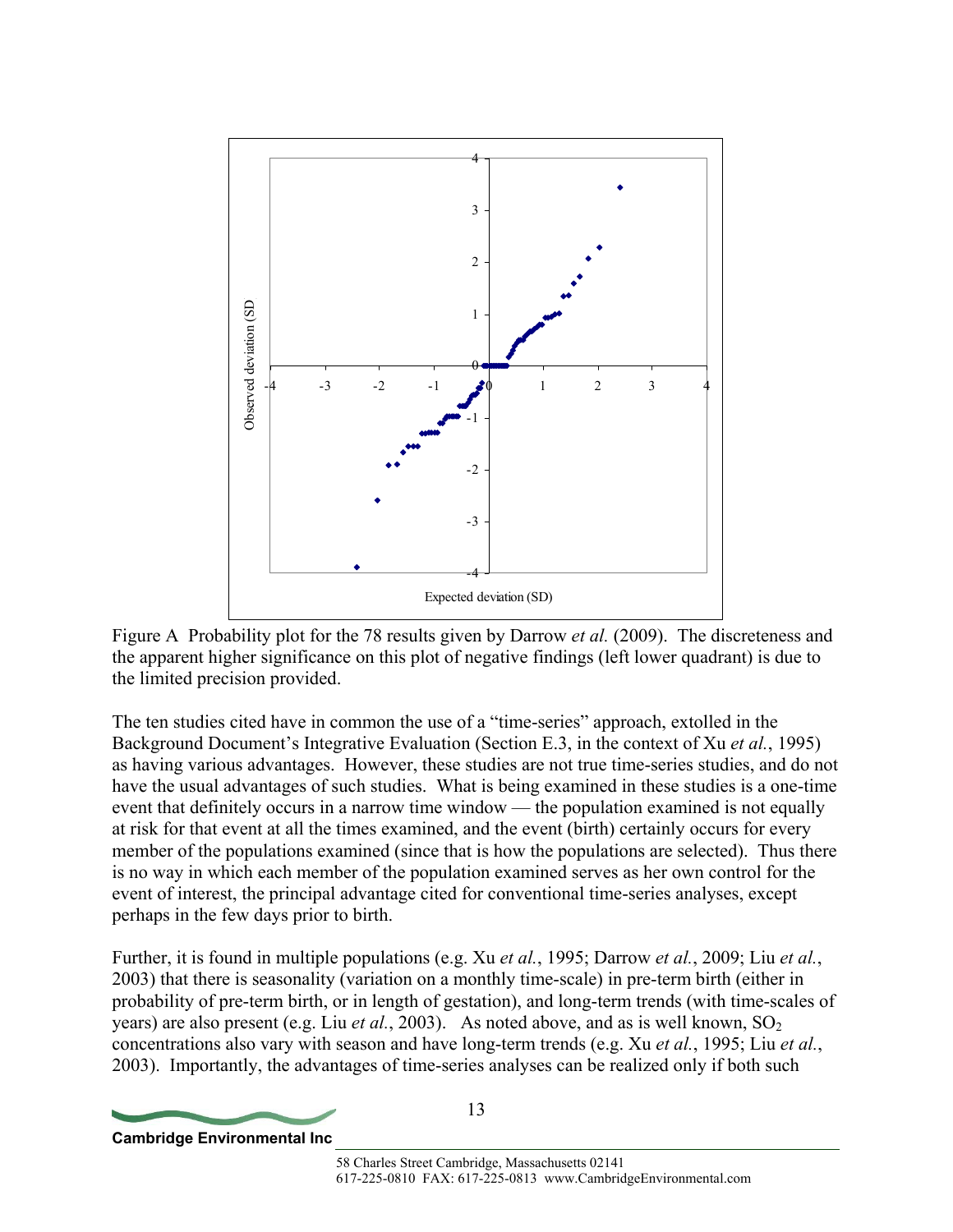effects are adequately compensated in the analysis, so that spurious correlations due merely to unrelated seasonal and long-term trends in both "effect" and potential "cause" are removed.

Of the ten studies cited, only one, Darrow *et al.* (2009) clearly took adequate account of seasonality; this was by using splines with monthly knots. Jiang *et al.* (2007) may or may not have used an adequate approach (again using splines): given the limited description, readers cannot tell. The other eight studies either took no account for seasonality (Sagiv *et al.*, 2005<sup>9</sup>; Mohorovic, 2004), or used only monthly (Brauer *et al.*, 2008; Liu *et al.*, 2003, Bobak, 2000) or "seasonal" control (Jaludin *et al.*, 2007; Leem *et al.*, 2006; Xu *et al.*, 1995), the last generally corresponding to four seasons per year, but occasionally two seasons per year (Xu *et al.*, 1995, Table 3).

The inadequacy of "seasonal" control using four seasons only is readily demonstrated using the monthly average data of Xu *et al.* (1995, their Figure 2; see our Figure B, below). The seasonal anti-correlation between sulfur dioxide concentration and gestation period is evident. Xu *et al.* (1995) used multiple linear regression with control for four seasons (or two seasons, in some analyses) in an attempt to remove this anti-correlation. Figure C, below, shows the effect of such control on the correlation between sulfur dioxide concentration and gestation period as a function of a variable offset between  $SO_2$  concentration and birth date.<sup>10</sup> The coefficients obtained (righthand scale in Figure C) are similar to those obtained by Xu *et al.* (1995; Table 2), strongly suggesting that the results of Xu *et al.* (1995) are due simply to uncompensated residual seasonal correlations, and not to sulfur dioxide.

<sup>&</sup>lt;sup>10</sup> To derive Figure C we have assumed that the SO<sub>2</sub> concentration has the same monthly average values in the previous year, and linearly interpolated between monthly average values to estimate monthly averages offset by fractions of a month.



 $\overline{a}$ <sup>9</sup> The lack of control is not obvious in the study description. Sagiv *et al.* (2005) included the seasonal effect on number of births, but did not account for the potential seasonal effect on the probability of preterm birth.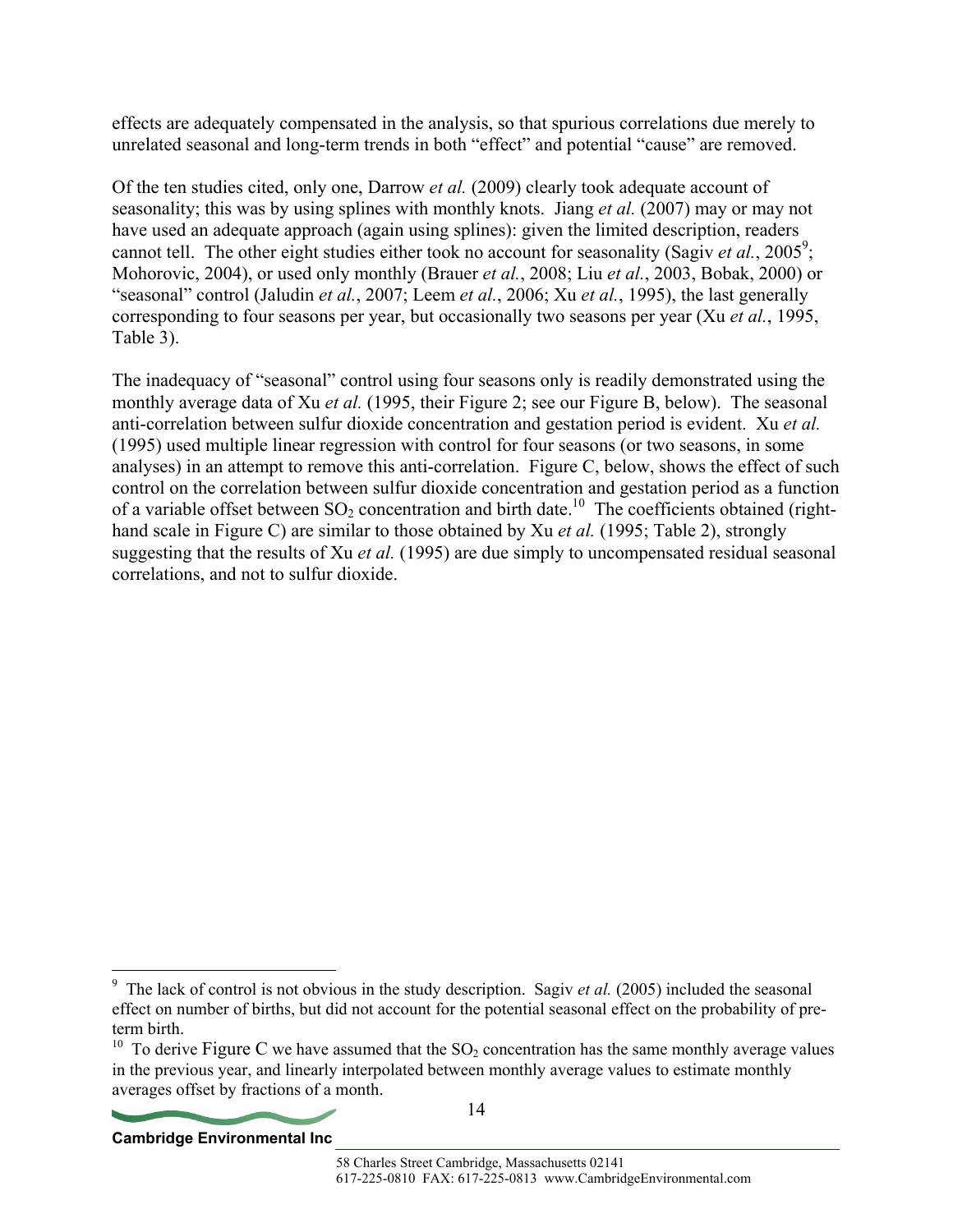

Figure B Monthly average gestation period and sulfur dioxide concentration (Xu *et al.*, 1995).

We have considered the possibility that the results shown in Figure C correspond to the *desired* evaluation of the correlation of small fluctuations of gestational age and  $SO<sub>2</sub>$  concentrations around the seasonal trends. Figure D evaluates this possibility: it shows the same analysis using a pure sine wave in place of the  $SO_2$  concentration, with a phase and peak-to-peak amplitude roughly equal to those of the  $SO<sub>2</sub>$  concentration. Evidently, since in this case there are no nonseasonal fluctuations with which to correlate, the results shown for the pure sine wave are entirely due to residual seasonal correlation not eliminated by the "seasonal" control. Similar residual seasonal correlation will necessarily contaminate any analysis using just four (or fewer) seasons for "seasonal" control.

The p-values are shown in Figure C and Figure D in order to illustrate the low values attainable even with so few data (12 data points, 7 degrees of freedom since the model includes a coefficient and the four seasonal terms). In Xu *et al.* (1995), individual data are included in the model for gestation period and  $SO<sub>2</sub>$  concentration, introducing more variability. However, the large number of individuals averages out the effect of individual variation in gestation period. Xu *et al.* (1995) use average SO<sub>2</sub> concentrations, finding their maximum "effect" with an averaging time of 7 or 8 days, corresponding to  $\frac{1}{2}$  of each month's data (only 14 per month of  $SO<sub>2</sub>$  data were evaluated); so there also is little additional (within-month) variability from the concentration data; and again the effect of a large number of individuals is to average such variability. Any way one looks at it, the observations of Xu *et al.* (1995) are entirely consistent with residual confounding.

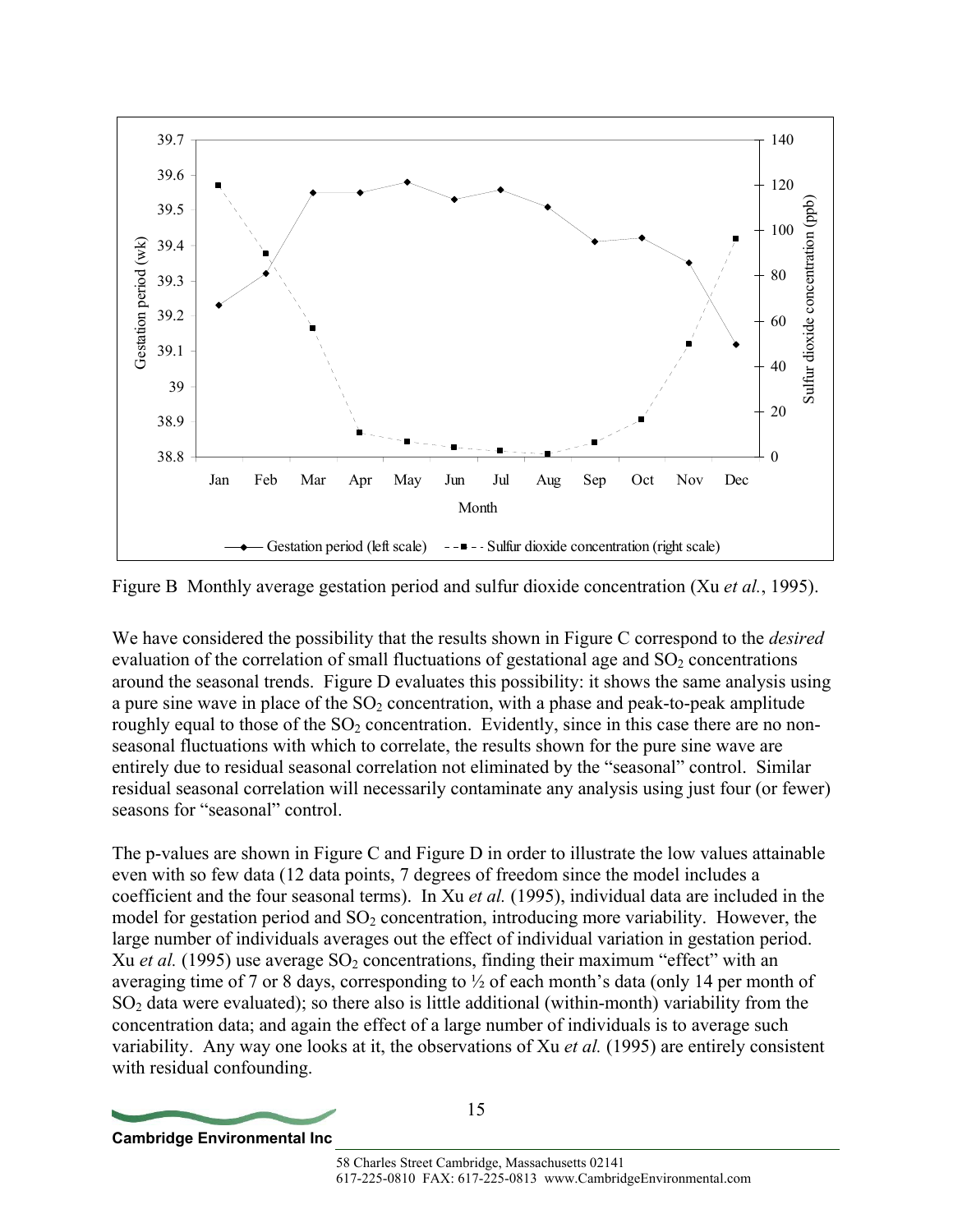

Figure C Correlation between offset SO<sub>2</sub> concentration and gestational age, controlling for season.

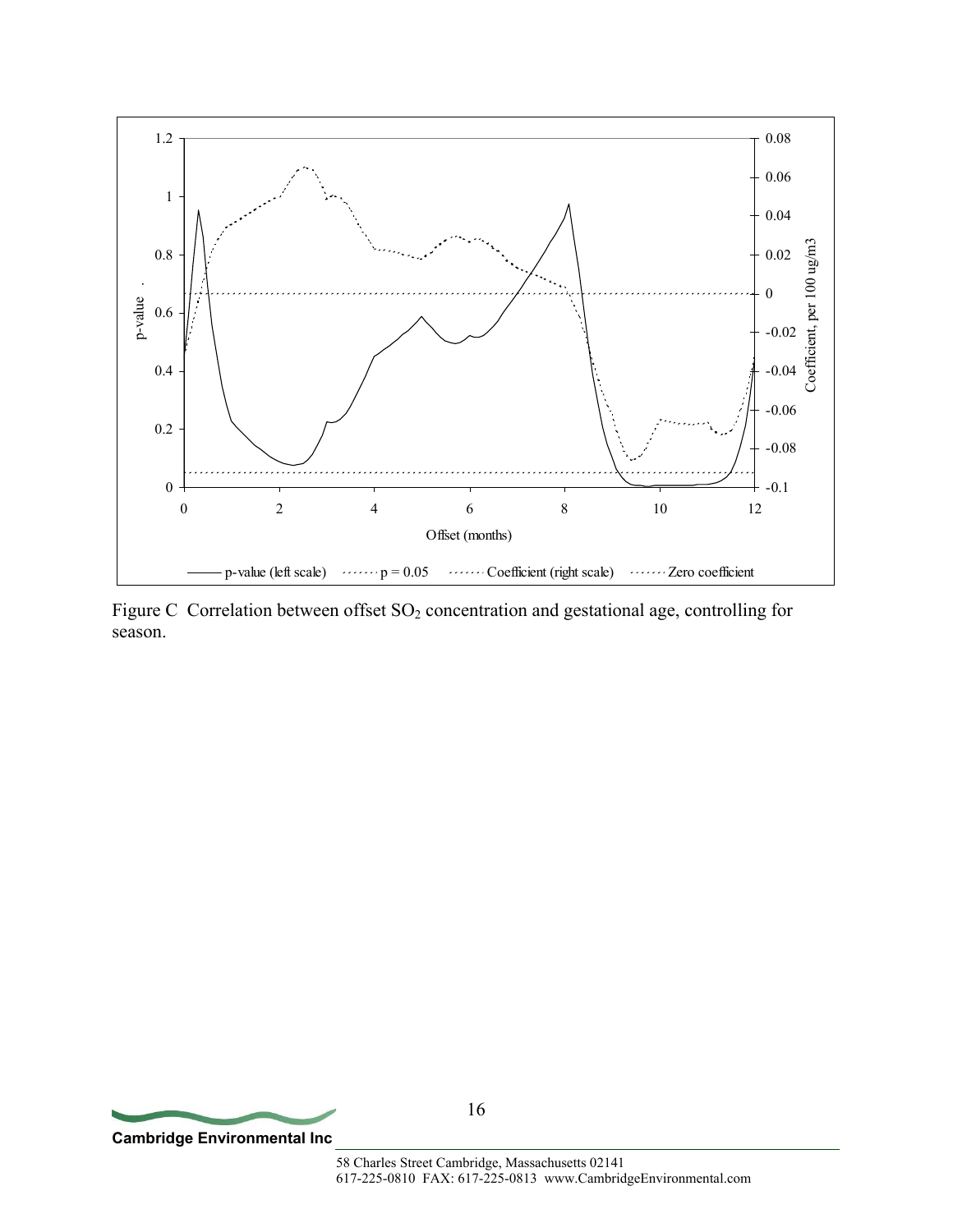

Figure D As for Figure C, using a pure sine wave shape for the  $SO<sub>2</sub>$  concentration.

The effect of averaging concentrations with strong annual periodicity over periods ranging from 1 week to 9 months is primarily to introduce an offset in the annual periodic variation, and to reduce the amplitude. The offset is equal to  $\frac{1}{2}$  the averaging time, but the amplitude is reduced by only about 1% for a 1 month averaging, 5% for 2 months, 10% for 3 months, 36% for 6 months, and 70% for 9 months. Higher frequency components of the variation are averaged more rapidly, so the averaged concentrations more closely resemble a pure sine wave. The major variation in averaged concentrations thus remains the annual periodic variation, and control sufficient to remove this major variation is essential to prevent confounding by annual periodic variations in birth-related effects that are unrelated to air pollution (with the particular averaging period turning out "significant" selected primarily by the required phase shift to match this unrelated periodic variation).

There are insufficient data provided to evaluate the effect of residual confounding for the other studies that used seasonal or monthly control, or no control for trends at all. Examination of the results reported as "significant" indicates, however, that all are entirely consistent with either random effect (a low p-value by chance among the multiple comparisons) or residual confounding due to seasonality.

One approach is to compare the results presented in different papers for the apparent size of the effect seen, and compare this apparent size with the concentration variation claimed to cause it. We here use the interquartile range (IQR; Table A), estimating it where it is not given (for Sagiv

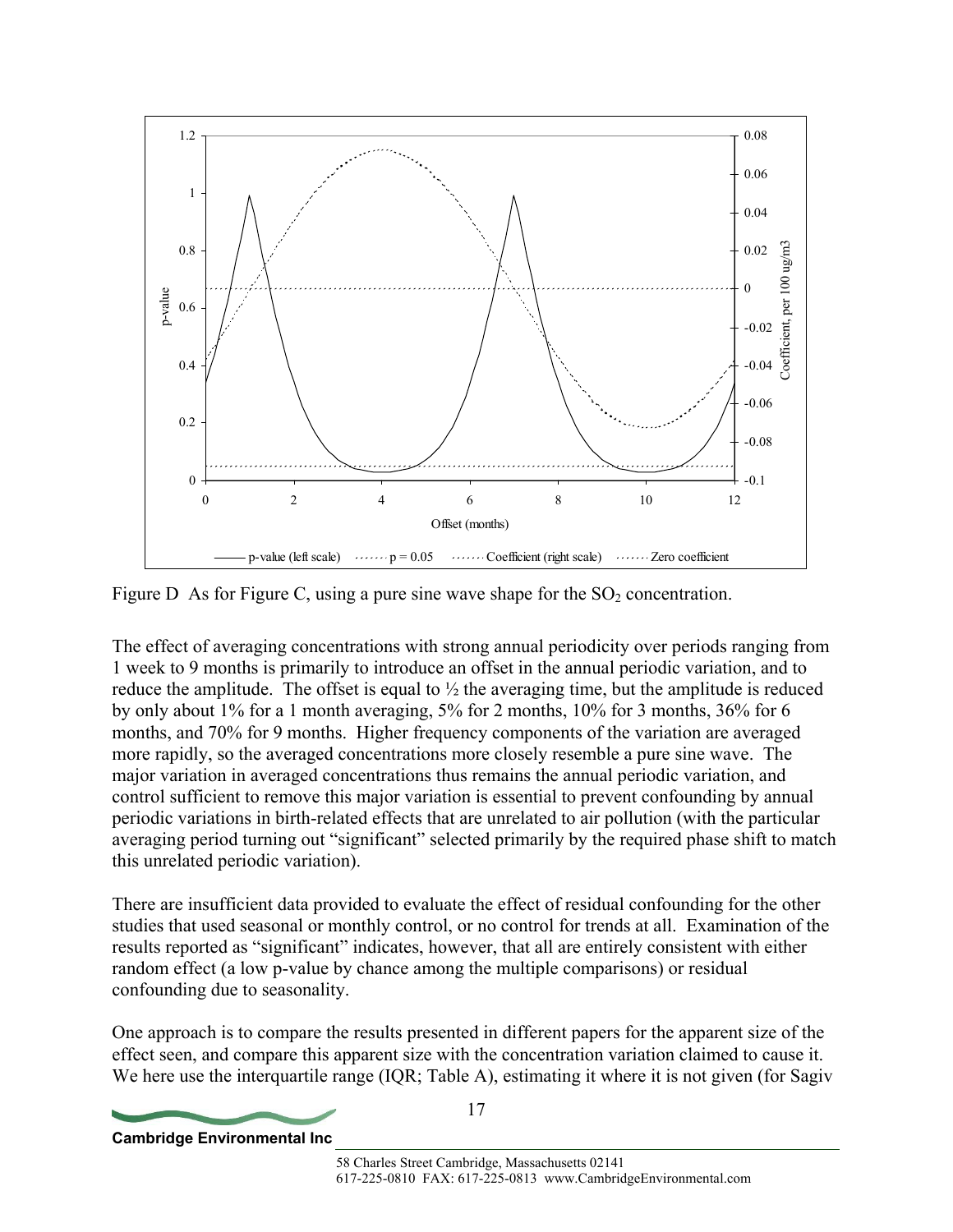| Study                | IQR, ppb |
|----------------------|----------|
| <b>Brauer, 2008</b>  | 1.1      |
| <b>Brauer</b> , 2008 | 1.3      |
| Jalaludin, 2007      | 22       |
| Liu, 2003            | 3.5      |
| Sagiv, 2005          | 6.0      |
| Sagiv, 2005          | 42       |
| Leem, 2006           | 28.2     |
| Darrow, 2009         | 60       |
| <b>Bobak</b> , 2000  | 14.5     |
| Jiang, 2007          | 13.6     |
| Xu, 1995             | 57 2     |

*et al.*, 2005, we assume a lognormal distribution; for Xu et al, 1995, we interpolate into the monthly averages).

Table A Reported or estimated IQRs

Figure E shows a plot of reported excess RR for preterm birth versus IQR for all reported exposure metrics involving averaging over periods from 1 week to 9 months for nine of the ten cited reports (Mohorovic, 2004 is omitted because that paper cannot be interpreted without making unverifiable assumptions). As can be seen, the reported excess RRs are essentially independent of the IQR — which is precisely the effect expected if significant results are the effect either of random effects or residual correlations with unrelated seasonal variations. We note also that he results of Darrow *et al.* (2009) at an IQR of 6 ppb represent the results of the only study with adequate control for seasonal confounding.

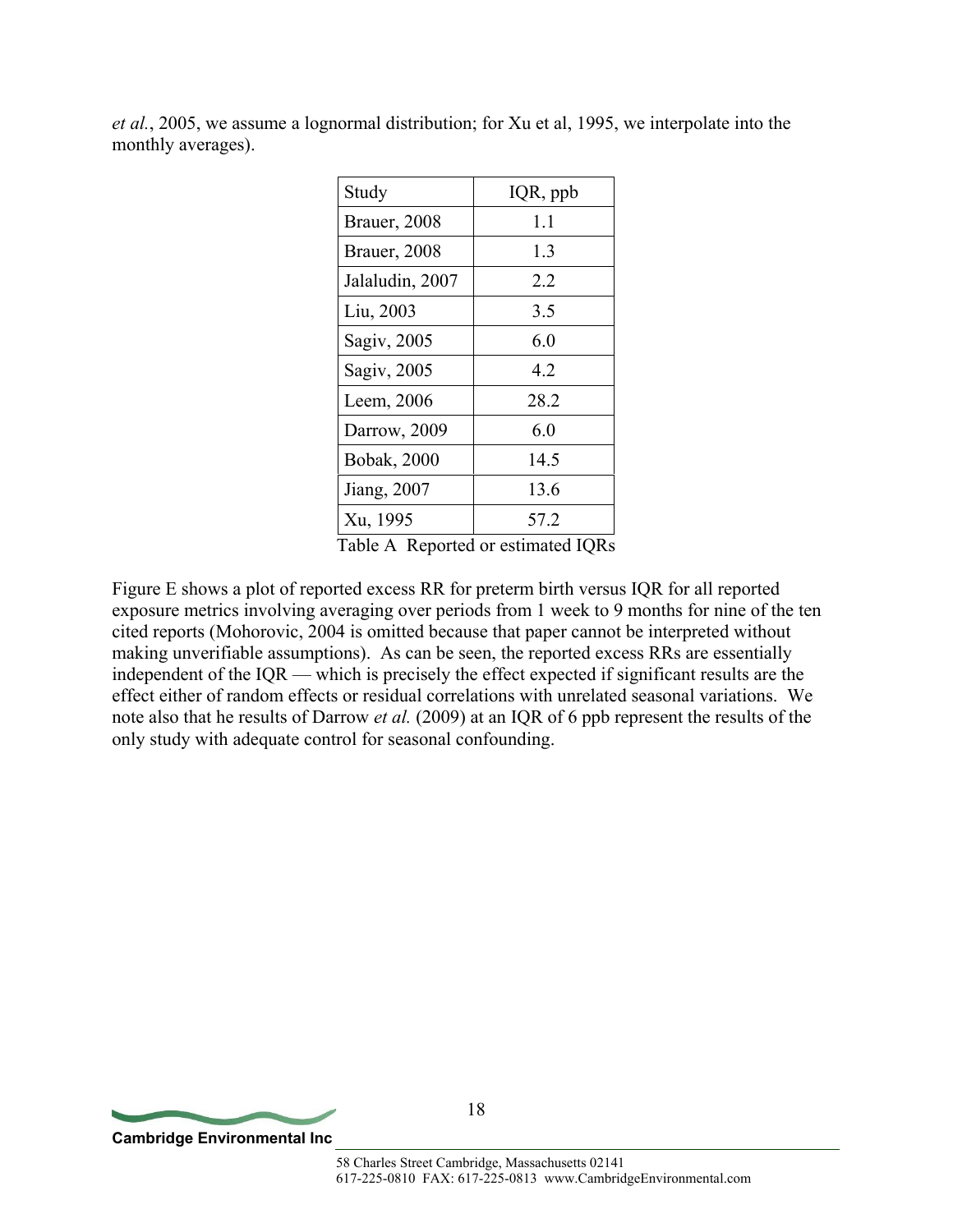

Figure E Incremental RR for preterm birth versus IQR; all reported values with averaged exposures, omitting three very large, imprecise, reported RR estimates (2.94 [0.65,7.04]; 2.98 [0.77,6.81]; 12.3 [7.5,19.4]) at 2.2 ppb IQR from Jalaludin *et al.* (2007). IQRs are slightly offset to show multiple values within a study.

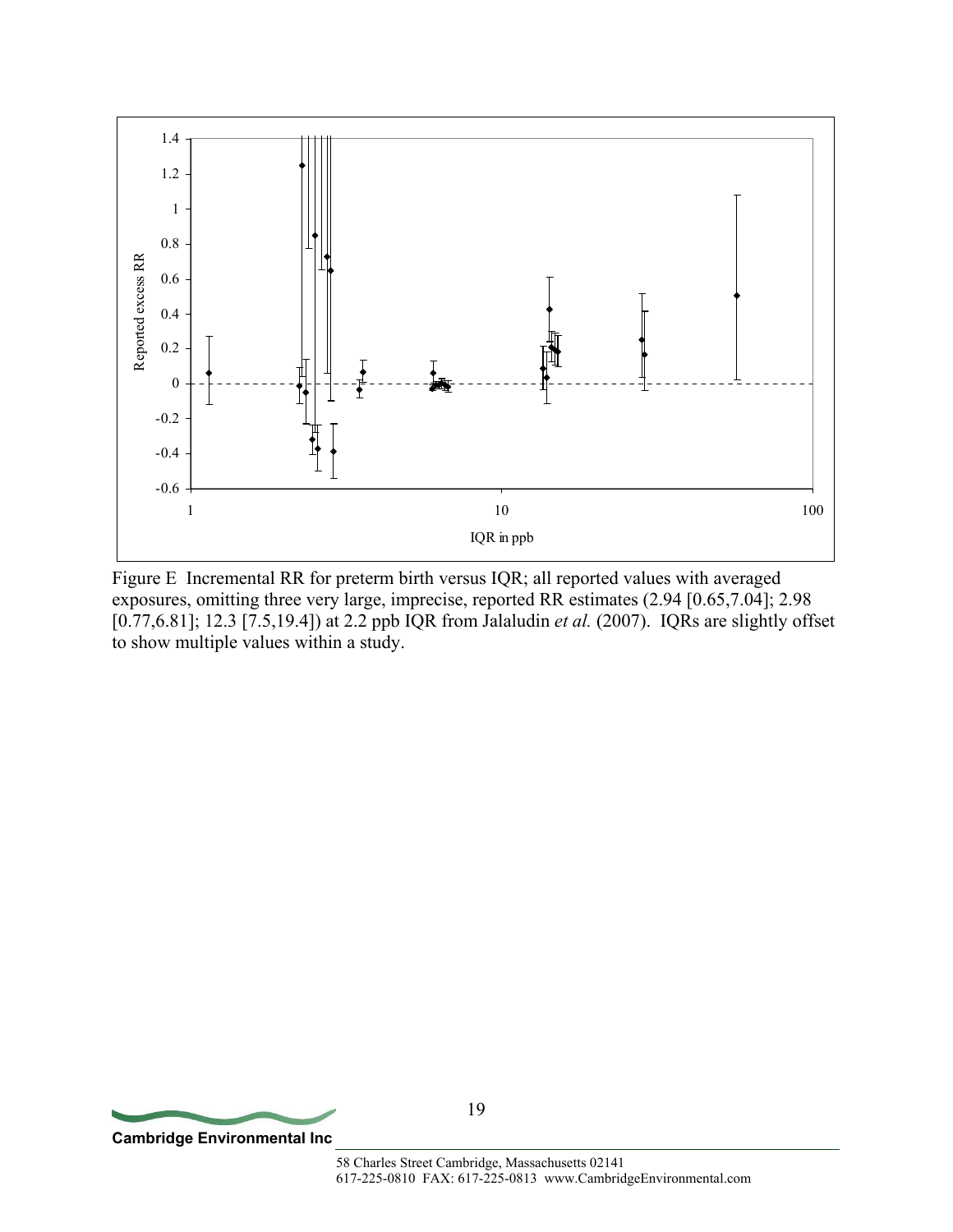#### **Fetal growth retardation**

The Background Document reports that "... several [five, apparently] well-conducted studies suggest that  $SO<sub>2</sub>$  [in ambient air] is associated with reduced birthweight, independent of copollutants." The Document summarizes these studies as follows (p. 67):

> Five of the six studies that clearly assessed exposure both temporally and spatially found  $SO_2$  exposure was associated with poorer fetal growth (Yang *et al.*, 2003; Lin *et al.*, 2004b; Dugandzic *et al.*, 2006; Williams *et al.*, 2007; Hansen *et al.*, 2008). The exception was the study by Brauer *et al.* (2008), which had a mean  $SO<sub>2</sub>$  concentration at the limit of detection. Studies that assessed only temporal or spatial variation in  $SO<sub>2</sub>$  exposure were less likely to find that  $SO_2$  exposure was associated with restricted fetal growth.

In what follows, we discuss these studies to determine whether and to what extent they are reliable, provide consistent results, and are likely to indicate causal associations.

Yang *et al.* (2003) and Williams *et al.* (2007) hypothesized linear models relating reduction in birth weight to various covariates and to average  $1<sup>st</sup>$  trimester exposure to SO<sub>2</sub> (Yang *et al.* also examined the 2<sup>nd</sup> and 3<sup>rd</sup> trimester, finding no effect). While both sets of authors claimed significant effects, the effect sizes predicted were remarkably disparate: Yang *et al.* (2003) reported 1.36 (95% CI = 0.49, 2.22) grams reduction in birth weight per ppb of  $SO_2$ , while Williams *et al.* (2007) reported 55.2 (35.1, 75.4) grams per ppb. Such disparities might well be expected, since Yang *et al.* (2003) adjusted for temporal trends with just a "seasonal" effect (with just two seasons, summer and winter), and Williams *et al.* (2007) made no adjustment at all for temporal trends (nor even for gestational age!). Since the reported associations were quite likely to have been confounded by temporal trends, these associations are unreliable.

Three other studies examined the relative risks for low birth weight (<2,500 g at term). Lin *et al.* (2004b) reported increased relative risks for  $SO<sub>2</sub>$  averages over the entire pregnancy and in the third trimester, with suggestions of dose-response for each trimester. However, examination of the methodology and  $SO_2$  concentrations provided (Table 1 of their report) shows that  $SO_2$ concentrations were extremely different between Taipei and Kaohsiung, the two cities included in the study, and even had large gradients with geographic location within Kaohsiung, but had relatively smaller variation with season. The RR estimates are thus almost completely confounded by any contrasts between Taipei and Kaohsiung, or more generally by geography, that were not controlled by the covariates (gestational period, gender, birth order, maternal age, maternal education, and season). Since there are large variations in birth weight with SES, it seems unlikely that these covariates provide adequate control for geographic differences other than  $SO<sub>2</sub>$  concentration. The seasonal control in this study was also inadequate, since it used just two seasons (warm/cool).

Dugandzic *et al.* (2006) reported borderline statistically significant RR for 1<sup>st</sup> trimester average SO2, but applied no control for seasonal effects, rendering the results uninterpretable (and the RRs unadjusted for birth year in this study are confounded by the significant long-term time trends noted by the authors in both  $SO<sub>2</sub>$  concentration and probability for pre-term birth).

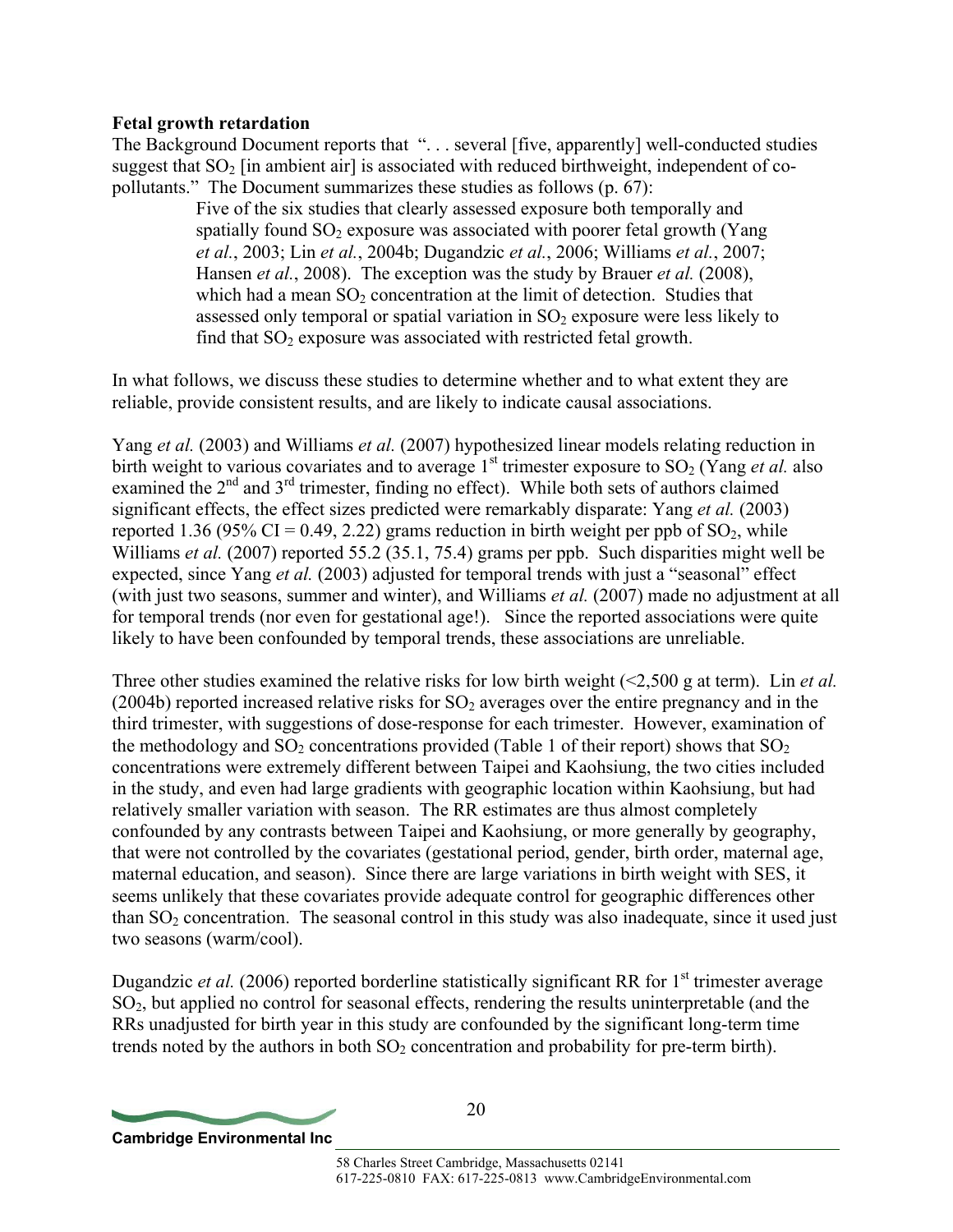Next, as the Background Document notes, the Brauer *et al.* (2008) study was entirely null.

Finally, the only study cited that applied potentially adequate temporal and temperature control (for annual cycles and long-term trends) by an extensive differencing approach using 30-day windows was the exploratory data analysis by Hansen *et al.* (2008). Even such 30-day control might be inadequate, however, and the authors did not evaluate the effect of smaller or larger time windows. This study examined certain fetal ultrasound measurements in weeks 13–26 "as direct estimates of growth," but without demonstrating or citing any relationship of these measurements to fetal birth weight, which was dismissed without justification as being "an indirect (and delayed) measure of growth," or to any other measure of full-term fetal health (or even full-term fetal ultrasound measures). The authors investigated four ultrasound measurements (BPD, FL, AC, HC), four individual 30-day exposure periods (the first months), seven distances from the nearest monitor (2, 4, 6, 8, 10, 12, and 14 km), and four pollutants  $(PM_{10}, NO_2, SO_2, O_3)$ , for a total of 448 (!) estimates of relative risk (clearly these are not independent, not least because of the inclusion of populations for shorter distances within those for larger distances). After pre-selecting the 2 km distance based on all 448 RR estimates, Hansen *et al.* (2008) claimed 7 significant results in the 64 (adjusted) RR estimates. Even were these results not pre-selected, such an observation barely conflicts  $(p=0.04)$  with the expected chance number even if all the RR estimates were independent. They are not independent, however, because of the correlation between pollutants.

These six studies thus provide little to no reliable evidence as to any associations between sulfur dioxide in ambient air and birthweight or other measures of fetal growth. Examination of the methodologies of all but one indicates failure to control for confounding factors and other biases; and none of the studies attempts to compensate for multiple comparisons.

The Background Document also reviews studies involving prenatal exposures to sulfur dioxide in laboratory animals and effects on fetuses and offspring. Notably, its review is incomplete and potentially misleading.

In particular, the Document notes (page 113): ". . . two studies [Murray *et al.*, 1979; Singh, 1989] examined fetal growth associated with inhaled  $SO<sub>2</sub>$  in mice, and both found reductions in birthweight associated with maternal  $SO_2$  exposure." But, as explained below, the full results of the studies are not as summarized. More importantly, the Background Document fails to mention that the laboratory animal exposures at issue  $-25$  ppm of  $SO<sub>2</sub>$  and higher — are larger than the exposures demonstrated by Meng and Liu (2007) to cause cellular and tissue damage in mice in all major organs. It should go without saying that dams with such pervasive damage may also be compromised with regard to their abilities to produce normal pups; and that this says nothing about reproduction and development at levels lower than those causing maternal toxicity.

The first of these studies, Murray *et al.* (1979), (i) exposed both mice and rabbits to high concentrations (25 ppm and 70 ppm, respectively) of  $SO_2$ ; (ii) deprived the pregnant animals of food and water during each 7 hours/day exposure-period; (iii) induced, according to the investigators, "slight toxicity" in the dams of both species; (iv) found no reductions in the weight

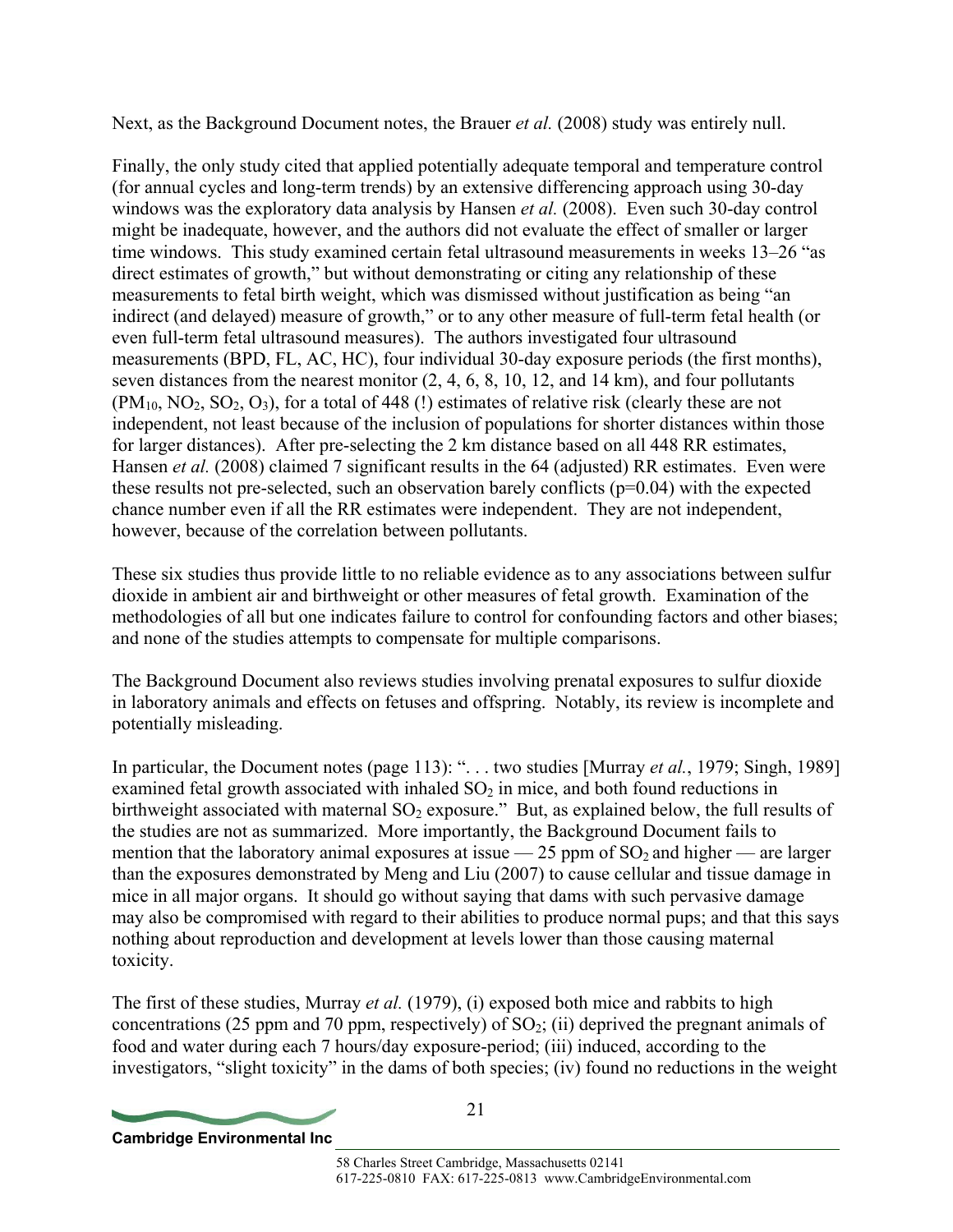of rabbit fetuses; and (v) found reductions in the weight of mouse fetuses only from maternal exposures to high concentrations of both carbon monoxide and  $SO_2$  but not to  $SO_2$  alone.

The second of these studies, Singh (1989), involved exposing pregnant mice to 32 ppm or 65 ppm  $SO<sub>2</sub>$ . Mean pup weight was significantly reduced in the 65 ppm-exposed group but not in the 32 ppm-exposed group. The authors noted no "visible signs of maternal toxicity," but, as mentioned above, histopathological examinations (which were not performed) would have found substantial damage.

The Background Document fails to note that a third, similarly designed study in mice (Petruzzi *et al.*, 1996) found no reductions in birth weight — presumably because the highest concentration tested was "only" 30 ppm.

Moreover, the Background Document fails to point out that four studies of sulfite in laboratory rats found no adverse effects on fetal growth or development. These negative studies (Til *et al.*, 1972; Lockett & Natoff, 1960; Cluzan *et al.*, 1965; and Lanteaume *et al.*, 1965) were cited and summarized by Gunnison, 1981— an important review on sulfite toxicity that, as noted above, should have been identified in literature searches performed as part of OEHHA's work.

Focusing only on the two "positive" studies, the Background Document concludes (p. 113), "Although the epidemiologic evidence has limitations . . . the two studies in mice are consistent with the association between maternal inhaled  $SO<sub>2</sub>$  and fetal growth restriction in humans." This is not a reliable interpretation. Contrast it with the balanced analysis of this literature offered by U.S. EPA (2008; page 3-63):

> In summary, epidemiologic studies on birth outcomes have observed positive associations between  $SO<sub>2</sub>$  exposure and low birth weight; however, toxicological studies provide very little biological plausibility for reproductive outcomes related to  $SO<sub>2</sub>$  exposure. The inconsistent results across trimesters of pregnancy and the lack of evidence regarding confounding by copollutants further limit the interpretation of these studies.

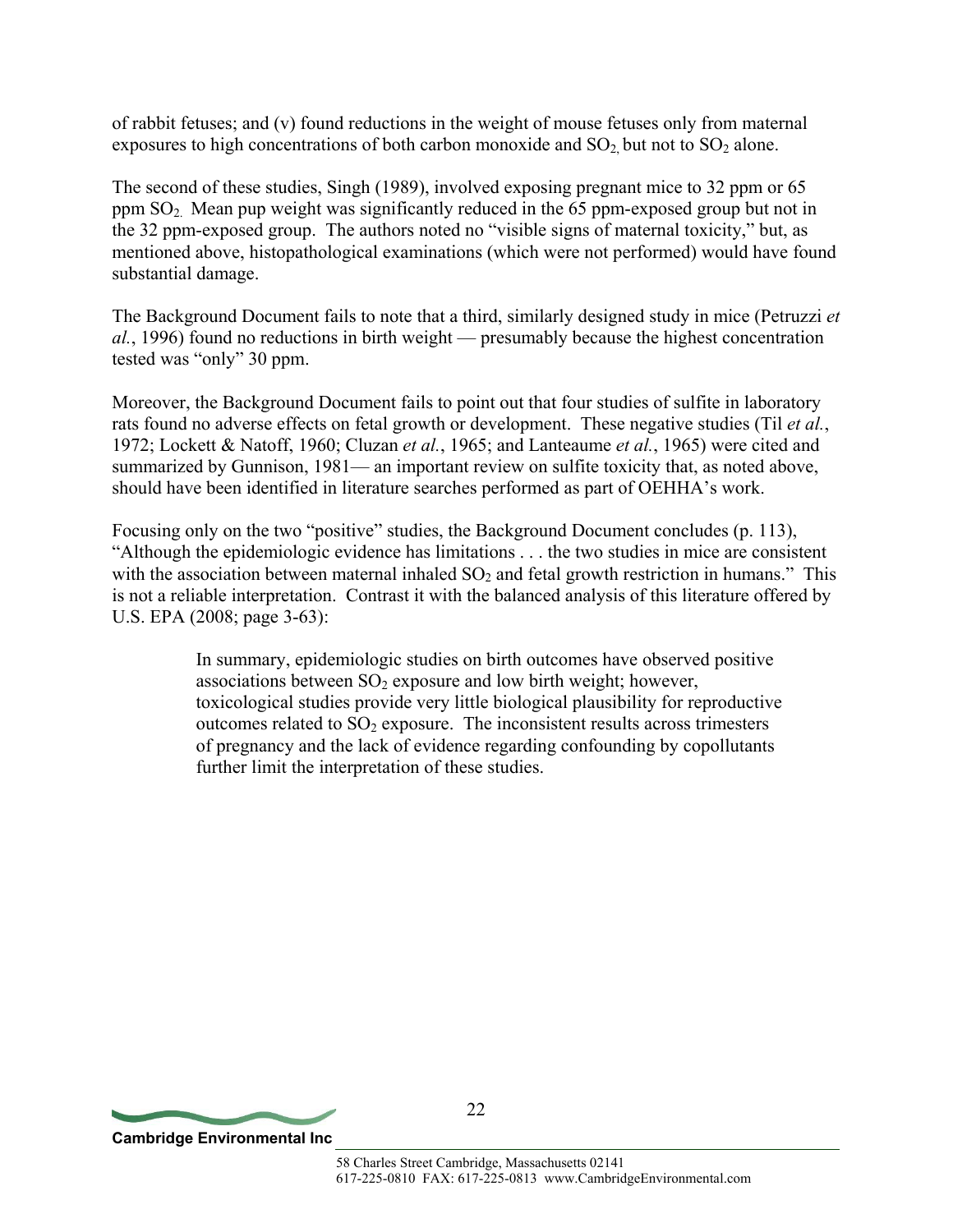## **Additional comments on Xu** *et al.* **(1995)**

As noted above, the Background Document places considerable weight on the study of Xu *et al*. (1995). This is the first of the cited epidemiological studies and suffers from the defects noted above. Moreover, several of the statements made in the Background Document on page 108 and in the more detailed discussion on pages 223–226 are incorrect.

On page 108, the claim is made that Xu *et al.* (1995) "control for TSP, an important copollutant". On page 225 it is stated "However, when SO2 and TSP were included in the model simultaneously, the estimated effects were reduced by 32% for SO2 (to 0.051 week, or 8.4 hours) and 36% for TSP, but remained statistically significant." In fact, the original authors do not claim that these coefficients, either individually in the joint model, or both together in that model, are statistically significant. What is stated is "When TSP and  $SO<sub>2</sub>$  were included in the model simultaneously, the estimated effects were reduced by 32% for SO<sub>2</sub>, ( $\beta$  = −0.051, standard error  $[SE] = 0.028$ ) and by 36% for

T5Ps ( $\beta$  = -0.027, standard error [SE] = 0.015)." The cited standard errors indicate p-values >0.06 for the coefficients taken individually (two sided tests; all p-values given in the paper are, correctly, two-sided), hence not "statistically significant" according to the usual standards. The authors make no statement about the p-value for the joint model (although we can surmise that the joint effect of the pollutants was likely statistically significant).

The Background Document on page 226 follows the authors in claiming that for active and passive smoking prevalence "these factors would be expected to be independent of daily air pollution levels and in this study would not affect the association between air pollution and preterm births." However, while that statement is true about prevalence of exposure to active or passive smoking, it does not follow that ETS could not confound any relationship between air pollution and gestational age at birth, as is implied. The authors note that "Few homes in this area are air conditioned, and windows are kept open most of the time from May to September." It follows that (indoor) ETS concentrations are likely to be highly correlated with outdoor air concentrations of  $SO<sub>2</sub>$  and TSP, hence to potentially confound the apparent association between gestational age and air pollution.

The Background Document claims (page 108) "important information such as gestational age was collected prospectively." But how could gestational age (or even conception date) be determined prospectively?! Possibly what is meant is that the estimated conception date was obtained prior to the birth; however, the methods used by local obstetricians (who apparently obtained these data) to debrief mothers-to-be of the date of "the first day of their last menstrual cycle" are not discussed. This is important, because a very small time-varying bias in this estimate could easily invalidate the estimated association with air pollutants if it had an annual cyclical component (see above).

The Background Document claims (page 108) "advantages of time series analyses which are unlikely to be affected by differences in population demographics." This may be true in general, but it is not true in this case. Here, any annual cyclical time-varying bias could affect associations with air pollutants, and this observational study does not eliminate such annual

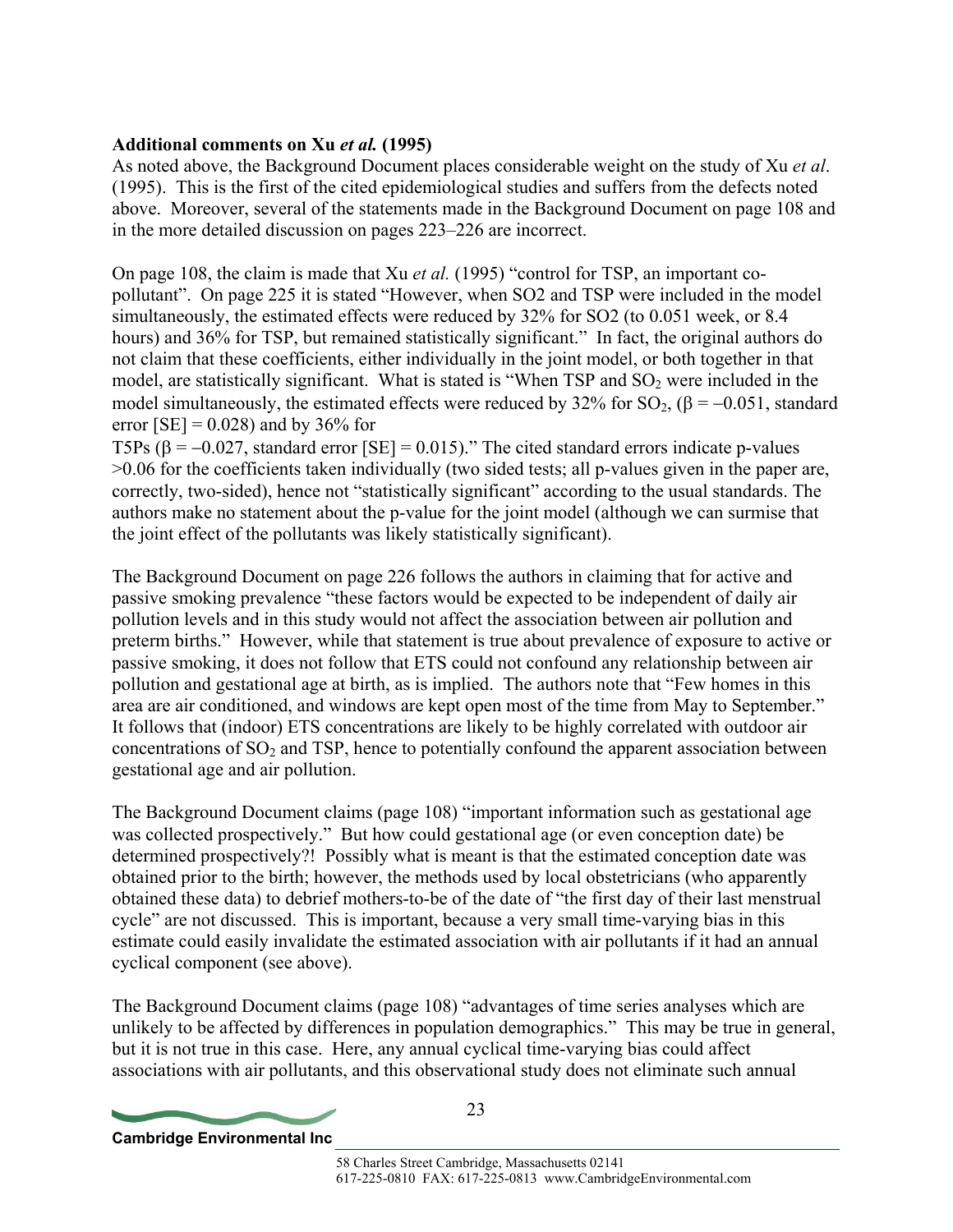cyclical biases in demographics (*e.g.* cyclical changes in personal habits associated with conception, such as marriage rates or attempts at conception and the environmental conditions under which they are attempted). The advantages of time series analyses are also largely removed by the approach taken in Xu *et al*. (1995), in which they average air pollution concentrations over the days preceding birth. By such averaging they remove the variations that are exactly those required to demonstrate anything beyond the correlations with annual cyclical variations (which are all that are demonstrated in Figure 5 on page 225).

The Background Document does not discuss the limitations of the Xu *et al.* (1995) study. The primary limitation is that this study will necessarily report as associated with gestational age and rate of preterm birth any variables that have an annual cyclical variation, since both gestational age and preterm birth rates have such an annual cyclical variation (Table  $1<sup>11</sup>$  and Figure 2 of Xu *et al*., 1995). *Indeed, the results reported by Xu et al. (1995) are precisely what would be expected if gestational age and preterm birth are entirely causally unconnected with air pollution.* 

The Background Document reproduces in Figure 6 on page 226 the gestational age distributions claimed by Xu *et al*. (1995). Those distributions, however, are not accurately drawn, in that they quantitatively contradict other information given in the same paper, and may be misleading in their failure to show uncertainties. The three curves shown in Figure 6 all have more than 7% cumulative weight at <37 weeks, contradicting the statement of 3.2% overall premature births (Table 1 of Xu et al., 1995). The standard deviations of the curves also are 1.7 to 1.8 weeks, exceeding the standard deviations given in Table 1. The cumulative total frequency for the "moderate polluted days" is approximately 110%, which is, of course, not possible. Further, the total counts in the extreme left tail of the curves are relatively small (approximately 3 to 6 count per 5-day frequency bin used to construct these curves<sup>12</sup>), so that the uncertainty ranges in the left tails overlap one another considerably.

All told, Xu *et al.* (1995) provide no reliable evidence of an effect even of air pollution — let alone of sulfur dioxide *per se* — on preterm birth.

24



 $\overline{a}$ 

 $11$  The precise definition of "season" in Table 1 is never given, although "summer" and "winter" in Table 1 must be distinct from the same terms as used in Table 3 (since the latter covers the whole year).

Digitizing the monthly average gestational age in Figure 2 and comparing with seasonal averages in Table 1 suggests that winter was there defined to be December through February, whereas winter in Table 3 was November through April.

<sup>&</sup>lt;sup>12</sup> That 5-day bins were used follows from the absolute values of the percentage frequencies given. Other bin sizes imply substantially larger deviations from 100% total.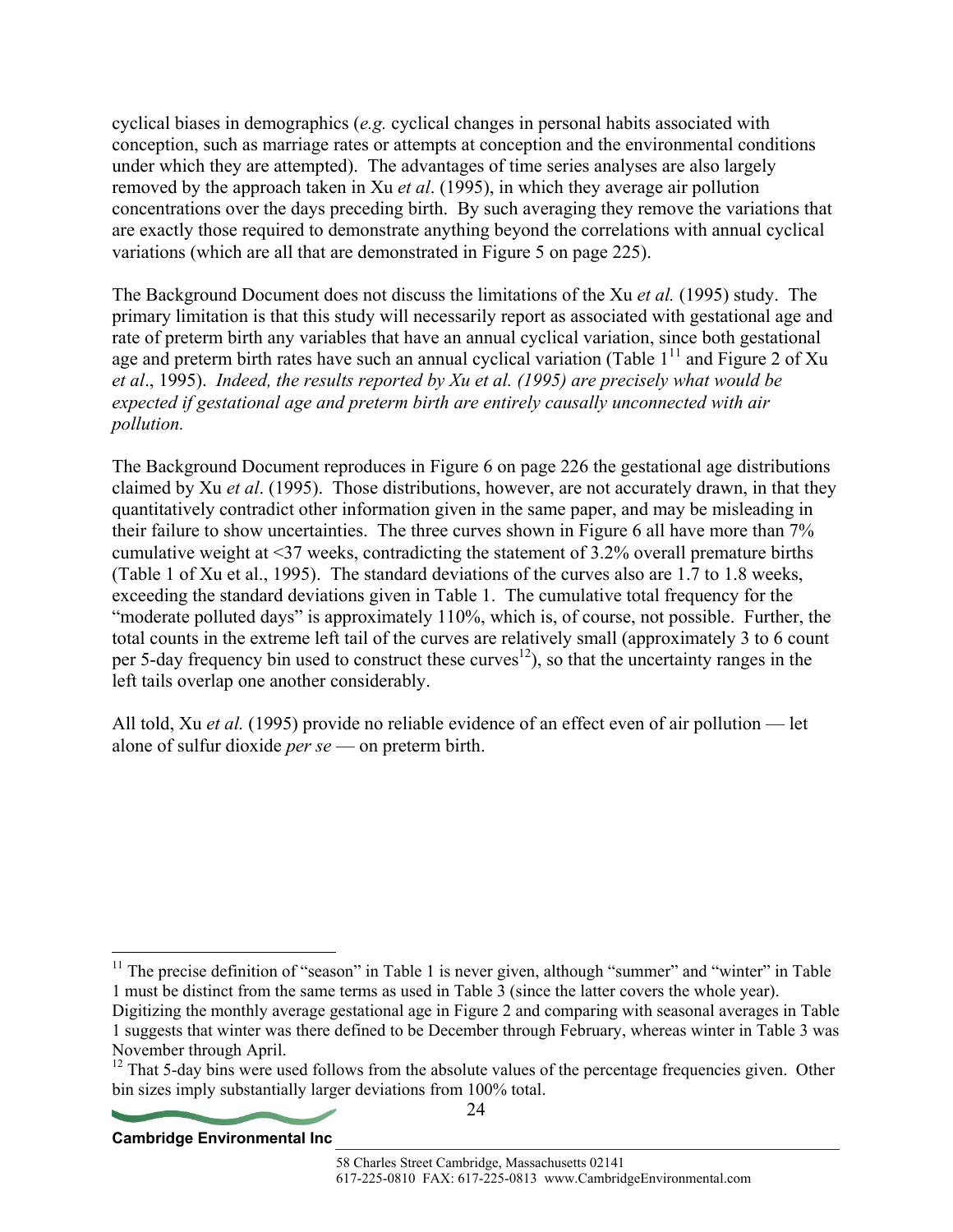#### **Discussion and conclusion**

We have reviewed the evidence and found that it does not indicate that sulfur dioxide causes reproductive or developmental toxicity. Our conclusion comports with that reached by others. These include: (i) U.S. EPA — which agency, in 2008, published its exhaustive and widely vetted *Integrated Science Assessment for Oxides of Sulfur*; (ii) the agencies or groups, such as OSHA, Cal/OSHA, NIOSH, and ACGIH, responsible for protecting workers exposed to potentially quite high concentrations of  $SO_2$ ; (iii) the FDA, which is responsible for limiting the amount of sulfite (to which absorbed  $SO<sub>2</sub>$  immediately converts) added to foods and beverages; and (iv) to our knowledge, all analogous agencies in other countries.

The Background Document is, of course, the most recent of reviews, and it is conceivable that the literature or analysis that it presents — in support of its conclusion that  $SO_2$  causes "decreased fecundability" and preterm birth — is new and compelling. But this is not the case. The two studies upon which the Document authors rely most heavily — Dejmek *et al.* (2000) and Xu *et al.* (1995) — were, as just indicated, published 11 and 16 years ago, respectively, and have been reviewed by many others. Unfortunately, the Background Document's analysis of these and essentially all other cited studies is superficial and incomplete.

The Background Document lacks any coherent scientific methodology for conducting its assessment. The document "does not contain sufficient documentation on methods and criteria for identifying evidence from epidemiologic and experimental studies, for critically evaluating individual studies, for assessing the weight of evidence, and for selecting studies"<sup>13</sup> that can be relied upon.

Remarkably, the Background Document's assimilation of the literature often comes down to statements such as, "Thus, all three studies reported associations between air pollution and semen quality," and, "Eight of the ten epidemiological studies examining the association between  $SO<sub>2</sub>$  exposure and preterm births reported significant findings," but such statements obscure far more than they reveal, and are hardly the way that cause-and-effect are established. *Of course* virtually all of the papers cited in the Background Document present *some* positive result: this is why they were published in the first place, and were found by the Document authors according to their apparent search strategy. The keys are to determine not only whether each result reported in each paper is reliable *per se*, but whether the *specific* results reported by one group of investigators have been replicated by others, have not been reliably refuted by others — and, in the final analysis, whether the evidence *as a whole* is cohesive and indicative of cause-and-effect.

Unfortunately, although the Document is entitled, "Evidence *on* the Developmental and Reproductive Toxicity of Sulfur Dioxide," it reads as if its intent were to present evidence *in favor of* such toxicity, rather than evidence both for and against. Readers are repeatedly told why apparently positive results make sense (or are even underestimates of true effects), and why apparently negative results may well be false negatives. This is especially disquieting in that the authors of the very papers on which OEHHA relies are often much more cautious and nuanced in

<sup>&</sup>lt;sup>13</sup> This quotation is from the recent NAS (2011) review of U.S. EPA's IRIS draft formaldehyde document, and applies with equal strength to the Background Document.



 $\overline{a}$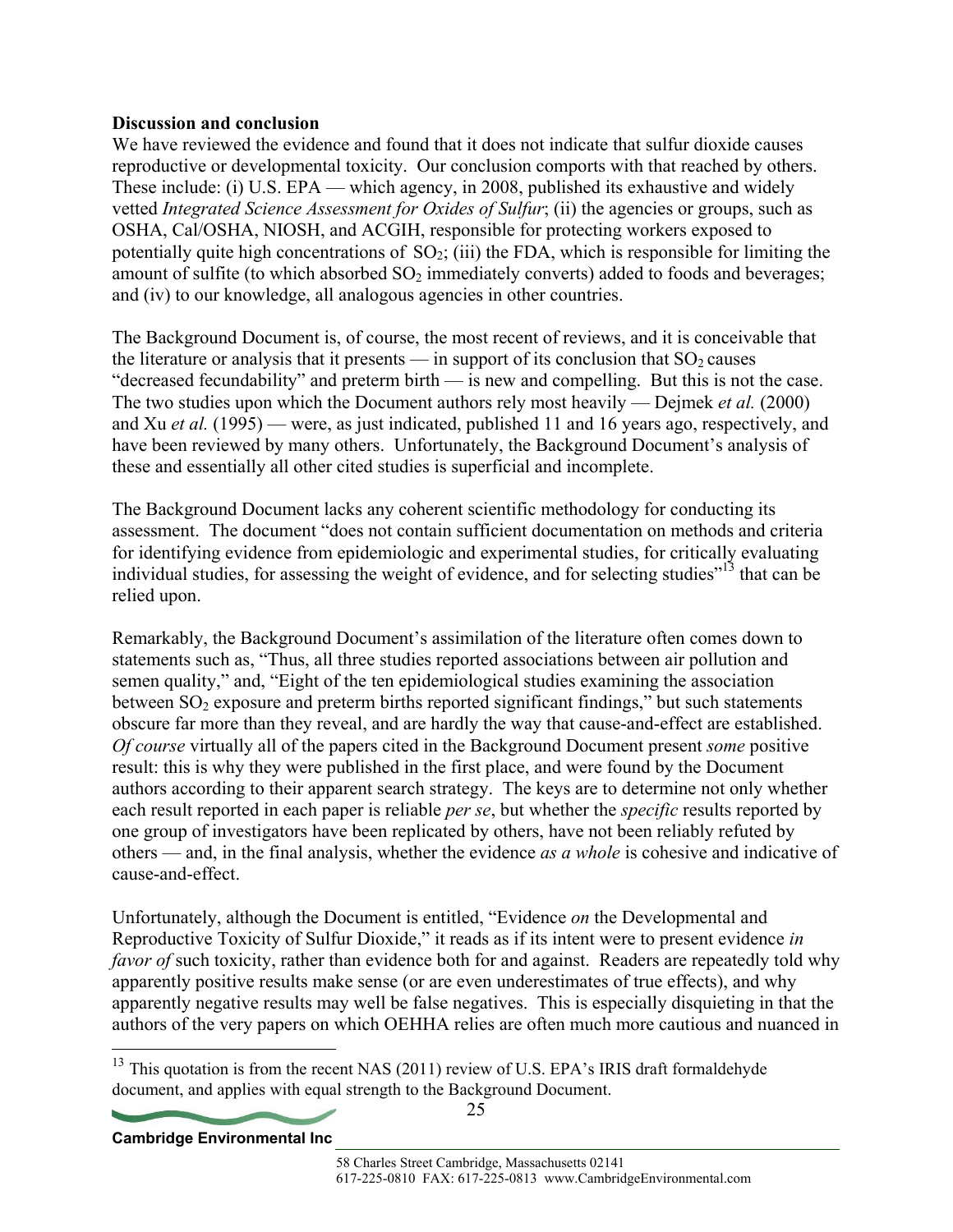their presentations. And, as we have shown above, many problems both within and across papers appear once one digs just a bit deeper.

The Background Document's failure to evaluate  $SO_2$  in the context of endogenous production, and to take account of the extensive studies available on sulfite, is also disturbing. In contrast, the expert bodies on which OEHHA may rely do recognize the importance of this context. U.S. EPA (1982, page 12-2), notes, "[k]nowledge of the chemistry of sulfurous acid and  $SO_2$  is necessary to understand the physiological and toxicological properties of  $SO_2$ ." U.S. FDA's Select Committee on GRAS Substances evaluates  $SO<sub>2</sub>$ , sodium sulfite, sodium bisulfite, sodium metabisulfite, and potassium metabisulfite in a common report (U.S. FDA, 1976). Similarly, while NIOSH is primarily concerned with inhalation exposures to  $SO<sub>2</sub>$  and adverse effects on the respiratory system, its evaluation of "Absorption, Distribution, Fate and Excretion" (NIOSH, 1974) refers to papers demonstrating the equivalence of sulfite and  $SO<sub>2</sub>$  upon absorption. More generally, the importance of endogenous production in evaluations of this nature has been reemphasized by NAS (2011) as an important yardstick with which to measure plausibility.

Using the usual terms, scientific evidence of cause-and-effect may be considered to be (i) inadequate, (ii) limited, or (iii) sufficient. As shown, the evidence that sulfur dioxide compromises reproduction is, at most, barely more than inadequate. Accordingly, as a scientific matter, classifying sulfur dioxide as a "chemical known to the State to cause reproductive toxicity" would be a mistake.

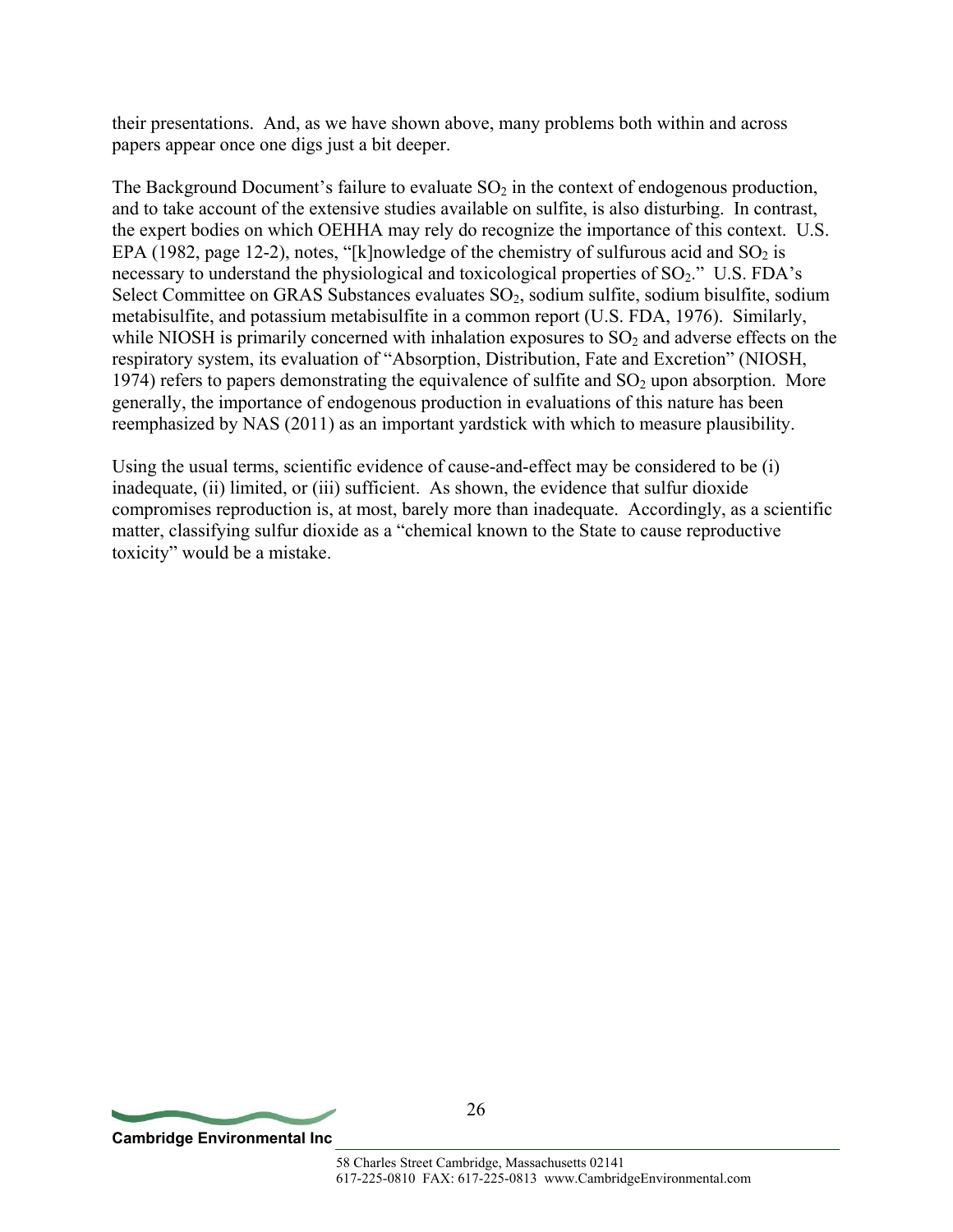#### **References**

- Amann, R.P. (2008). The cycle of the seminiferous epithelium in humans: a need to revisit? *J Androl. 29*(5):469-87.
- Ashiru, O.A and Odusanya, O.O. (009). Fertility and occupational hazards: review of the literature. *Afr J Reprod Health. 13*(1):159-65.
- Baird, D.D., Wilcox, A.J., and Weinberg, C.R. (1986). Use of time to pregnancy to study environmental exposures. *Am J Epidemiol. 124*(3):470-80.
- Baird, D.D., Weinberg, C.R., and Rowland, A.S. (1991). Reporting errors in time-to-pregnancy data collected with a short questionnaire. Impact on power and estimation of fecundability ratios. *Am J Epidemiol. 133*(12):1282-90.
- Battershill, J.M., Burnett, K., and Bull, S. (2008). Factors affecting the incidence of genotoxicity biomarkers in peripheral blood lymphocytes: impact on design of biomonitoring studies. *Mutagenesis 23*(6):423-37.
- Binkova, B., Lewtas, J., Miskova, I., Rossner, P., Cerna, M., *et al*. (1996). Biomarker studies in Northern Bohemia. *Environ Hlth Perspect 104*(Suppl 3)591-597.
- Binkova, B., Cerna, M., Pastorkova, A., Jelinek, R., Benes, I., Novak, J., and Sram, R.J. (2003). Biological activities of organic compounds adsorbed onto ambient air particles: comparison between the cities of Teplice and Prague during the summer and winter season 2000-2001. *Mutation Research 525*:43-59.
- Bobak, M. (2000). Outdoor air pollution, low birth weight, and prematurity. *Environ Health Perspect. 108*(2):173-6.
- Bonde, J.P. (2010). Male reproductive organs are at risk from environmental hazards. *Asia Journal of Andrology 12*:152-156.
- Brauer, M., Lencar, C., Tamburic, L., Koehoorn, M., Demers, P. and Karr, C. (2008). A cohort study of traffic-related air pollution impacts on birth outcomes. *Environmental Health Perspectives 116*(5):680-686.
- Cluzan, R., Causeret, J., and Hugot, D. (1965). Le métabisulfite de potassium étude de toxicité a long terme sur le rat. *Ann Biol Anim Bioch Biophys 5*(2)267-281.
- Cole, D.E., Baldwin, L.S., and Stirk, L.J. (1984). Increased inorganic sulfate in mother and fetus at parturition: evidence for a fetal-to-maternal gradient. *Am J Obstet Gynecol 148*:596–9.
- Cole, D.E., Baldwin, L.S., and Stirk, L.J. (1985). Increased serum sulfate in pregnancy: relationship to gestational age. *Clin Chem 31*:866–7.
- Cole D.E., Oulton M., Stirk L.J., and Magor B. (1992). Increased inorganic sulfate concentrations in amniotic fluid. *J Perinat Med 20*:443–7.
- Cooper, T.G., Noonan, E., von Eckardstein, S., Auger, J., Baker, H.W., Behre, H.M., Haugen, T.B., et al. (2009). World Health Organization reference values for human semen characteristics. *Human Reproduction Update*:1-15.

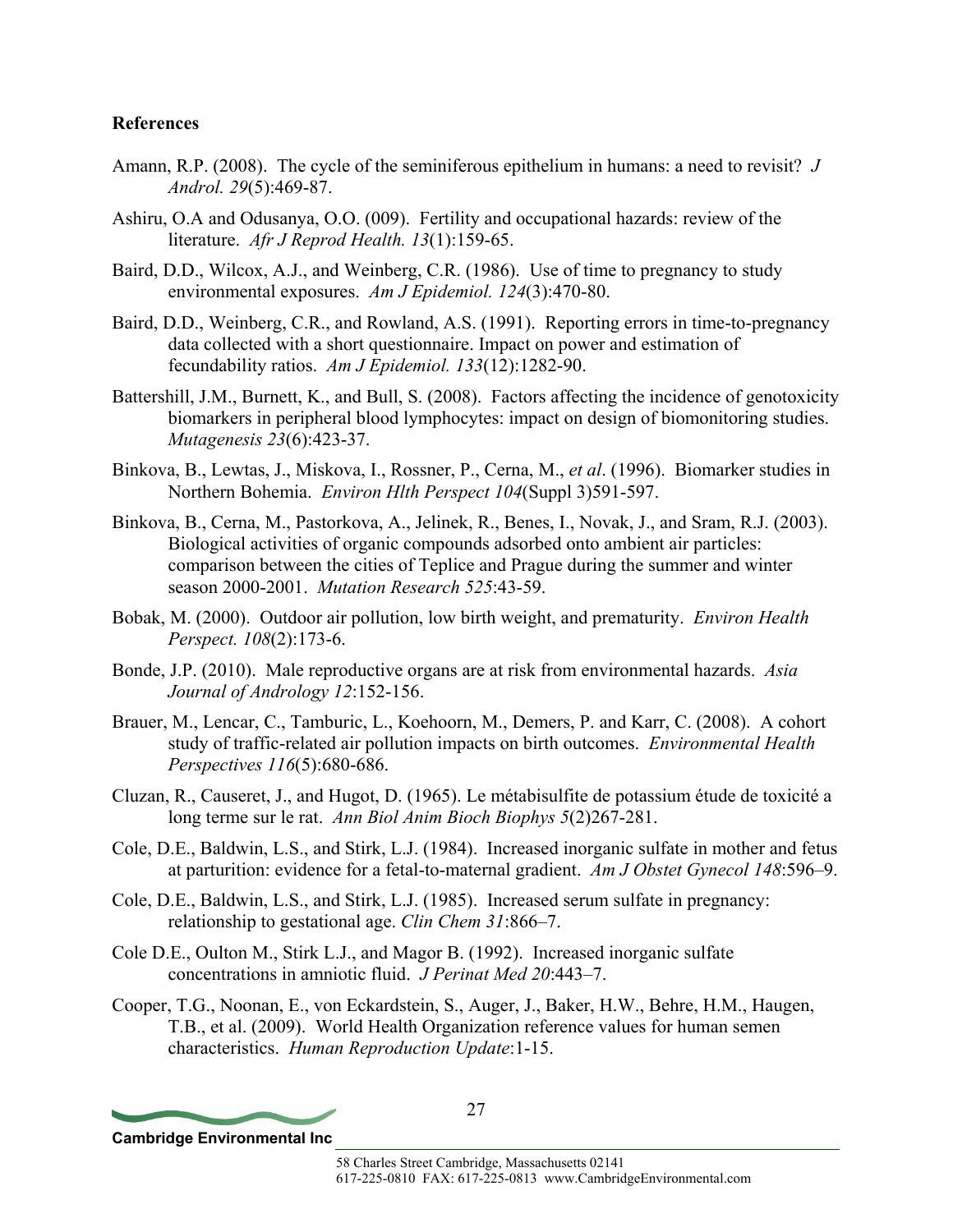- Darrow, L.A., Klein, M., Flanders, W.D., Waller, L.A., Correa, A., Marcus, M., Mulholland, J.A., Russell, A.G., and Tolbert, P.E. (2009). Ambient air pollution and preterm birth: a time-series analysis. *Epidemiology 20*(5):689-98.
- Dawson, P.A. (2011). Sulfate in fetal development. *Semin Cell Dev Biol.* [Epub ahead of print].
- Dejmek, J., Jelínek, R., Solansky, I., Benes, I. and Srám, R.J. (2000a). Fecundability and parental exposure to ambient sulfur dioxide. *Environ Health Perspect. 108*(7):647-54.
- Dejmek, J., Solanský, I., Benes, I., Lenícek, J., and Srám, R.J. (2000b). The impact of polycyclic aromatic hydrocarbons and fine particles on pregnancy outcome. *Environ Health Perspect. 108*(12):1159-64.
- Du, S.X., Jin, H.F., Bu, D.F., *et al.* (2008). Endogenously generated sulfur dioxide and its vasorelaxant effect in rats. *Acta Pharmacol Sin 29*:923–30.
- Dugandzic, R., Dodds, L., Stieb, D. and Smith-Doiron, M. (2006). The association between low level exposures to ambient air pollution and term low birth weight: a retrospective cohort study. *Environ Health 5*:3.
- Feng, C., Wilson, H.L., Tollin, G., Astashkin, A.V., Hazzard, J.T., Rajagopalan, K.V., and Enemark, J.H. (2005). The pathogenic human sulfite oxidase mutants G473D and A208D are defective in intramolecular electron transfer. *Biochemistry 44*(42):13734-43.
- Feng, C., Tollin, G., and Enemark, J.H. (2007). Sulfite oxidizing enzymes. *Biochim Biophys Acta 1774*(5):527-39.
- Food and Nutrition Board (2005). *Dietary Reference Intakes for Water, Potassium, Sodium, Chloride, and Sulfate*. Institute of Medicine. Washington, DC: The National Academies Press.
- Ford, E. and Huggins, C. (1963). Selective destruction in testis induced by 7,12 dimethylbenzene(a)anthracene. *J Exp. Med 118*:27-40.
- Gaspari, L., Chang, S.S., Santella, R.M., Garte, S., Pedotti, P., and Taioli, E. (2003). Polycyclic aromatic hydrocarbon-DNA adducts in human sperm as a marker of DNA damage and infertility. *Mutat Res. 535*(2):155-60.
- Ghosh, R., Amirian, E., Dostal, M., Sram, R.J., and Hertz-Picciotto, I. (2011). Indoor coal use and early childhood growth. *Arch Pediatr Adolesc Med*. (Available at www.archpediatrics.com, accessed March 29, 2011).
- Gnoth, C., Godehardt, E., Frank-Herrmann, P., Friol, K., Tigges, J., and Freundl, G. (2005). Definition and prevalence of subfertility and infertility. *Hum Reprod. 20*(5):1144-7.
- Gu, A., Ji, G., Zhu, P., Zhou, Y., Fu, G., Xia, Y., Song, L., Wang, S., and Wang, X. (2010). Nucleotide excision repair polymorphisms, polycyclic aromatic hydrocarbon exposure, and their effects on sperm deoxyribonucleic acid damage and male factor infertility. *Fertil Steril. 94*(7):2620-5.
- Gunnison, A.F. (1981). Sulphite toxicity: a critical review of *in vitro* and *in vivo* data. *Fd. Cosmet. Toxicol. 19*:667.

**Cambridge Environmental Inc**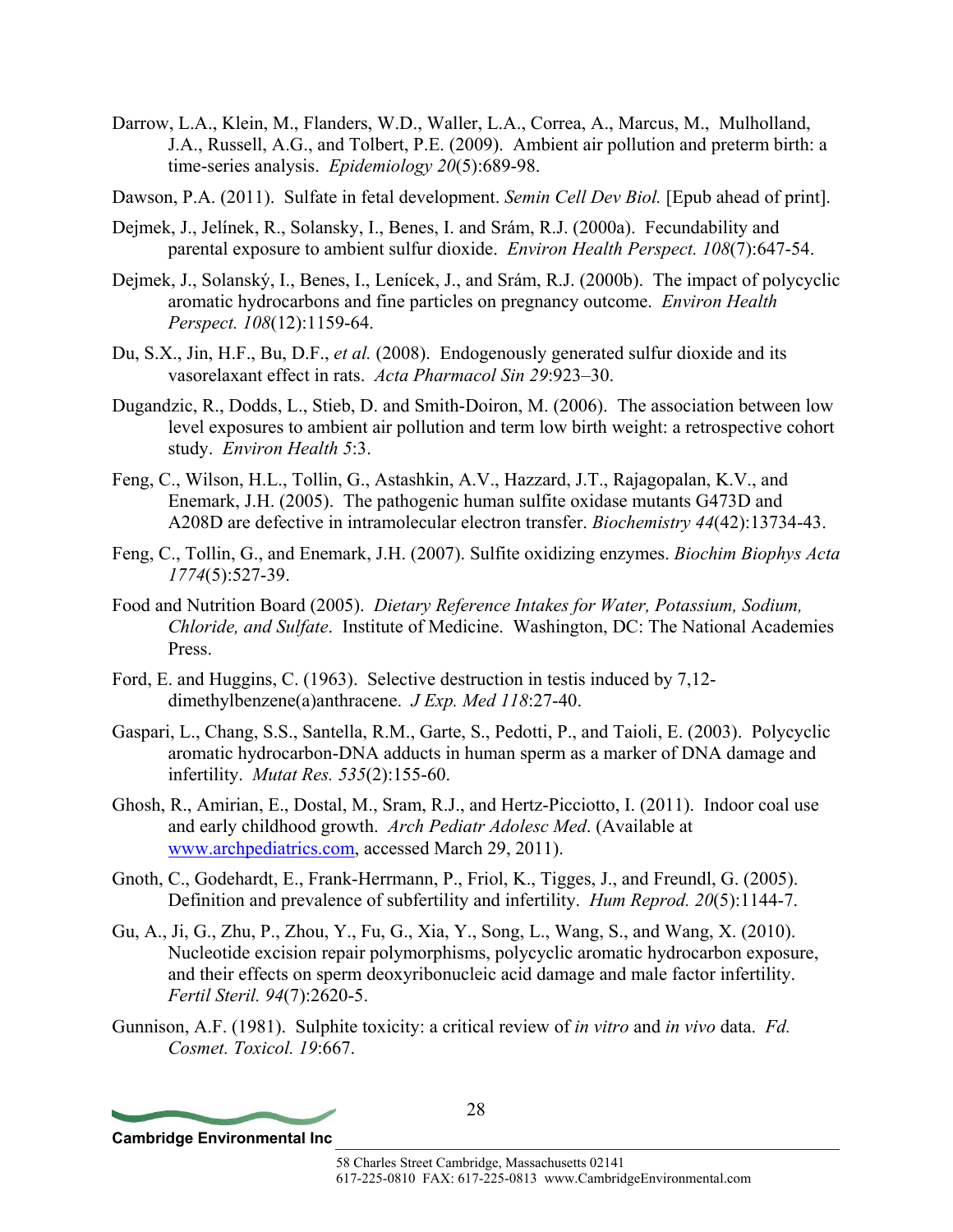- Hansen, C.A., Barnett, A.G. and Pritchard, G. (2008). The effect of ambient air pollution during early pregnancy on fetal ultrasonic measurements during midpregnancy. *Environ Health Perspect. 116*(3):362-9.
- Hou C., Wykes L.J., and Hoffer L.J. (2003). Urinary sulfur excretion and the nitrogen/sulfur balance ratio reveal nonprotein sulfur amino acid retention in piglets. *J Nutr 133*:766–72.
- Jafarabadi, M. (2007). Letter to the Editor. Episodic air pollution is associated with increased DNA fragmentation in human sperm without other changes in semen quality. *Hum. Reprod. 22*(12):3263.
- Jalaludin, B., Mannes, T., Morgan, G., Lincoln, D., Sheppeard, V. and Corbett, S. (2007). Impact of ambient air pollution on gestational age is modified by season in Sydney, Australia. *Environmental Health 6:*16.
- JECFA (1999). *Sulfur dioxide and sulfites (addendum). Safety Evaluation of Certain Food Additives*; WHO Food Additives Series: 42. 51<sup>st</sup> Meeting of the Joint FAO/WHO Expert Committee on Food Additives (JECFA). (Available http://www.inchem.org/documents/jecfa/jecmono/v042je06.htm, accessed April 15, 2011).
- Jiang, L.L., Zhang, Y.H., Song, G.X., Chen, G.H., Chen, B.H., Zhao, N.Q. and Kan, H.D. (2007). A time series analysis of outdoor air pollution and preterm birth in Shanghai, China. *Biomedical and Environmental Sciences 20*(5): 426-431.
- Lanteaume, M.T., Ramel, P., Girard, P., Jaulmes, P., Gasq, M., and Ranau, J. (1965). Effets physiologiques à long terme de l'anhydride sulfureux ou des sulfites utilisés pour le traitement des vins rouges. (Observations portant sur quatre générations de rat). Annls Falsif Expert Chim 58()16. (Annales des Falsifications et de l'Expertise Chimique et Toxicologique). [Available in Widener, Scan/Deliver].
- Leem, J.H., Kaplan, B.M., Shim, Y.K., Pohl, H.R., Gotway, C.A., Bullard, S.M., Rogers, J.F., Smith, M.M., and Tylenda, C.A. (2006). Exposures to air pollutants during pregnancy and preterm delivery. *Environmental Health Perspectives 114*(6): 905-910.
- Li, W., Tang, C., Jin, H., and Du, J. (2011). Regulatory effects of sulfur dioxide on the development of atherosclerotic lesions and vascular hydrogen sulfide in atherosclerotic rats. *Atherosclerosis 215*(2):323-30.
- Li, J. and Meng, Z. (2009). The role of sulfur dioxide as an endogenous gaseous vasoactive factor in synergy with nitric oxide. *Nitric Oxide Biol Chem 20*:166–74.
- Liang, Y., Liu, D., Ochs, T., Tang, C., Chen, S., Zhang, S., Geng, B., Jin, H., and Du, J. (2011). Endogenous sulfur dioxide protects against isoproterenol-induced myocardial injury and increases myocardial antioxidant capacity in rats. *Lab Invest. 91*(1):12-23.
- Lin, C.M., Li, C.Y., Yang, G.Y., and Mao, I.F. (2004b). Association between maternal exposure to elevated ambient sulfur dioxide during pregnancy and term low birth weight. *Environmental Research 96*(1): 41-50.

**Cambridge Environmental Inc**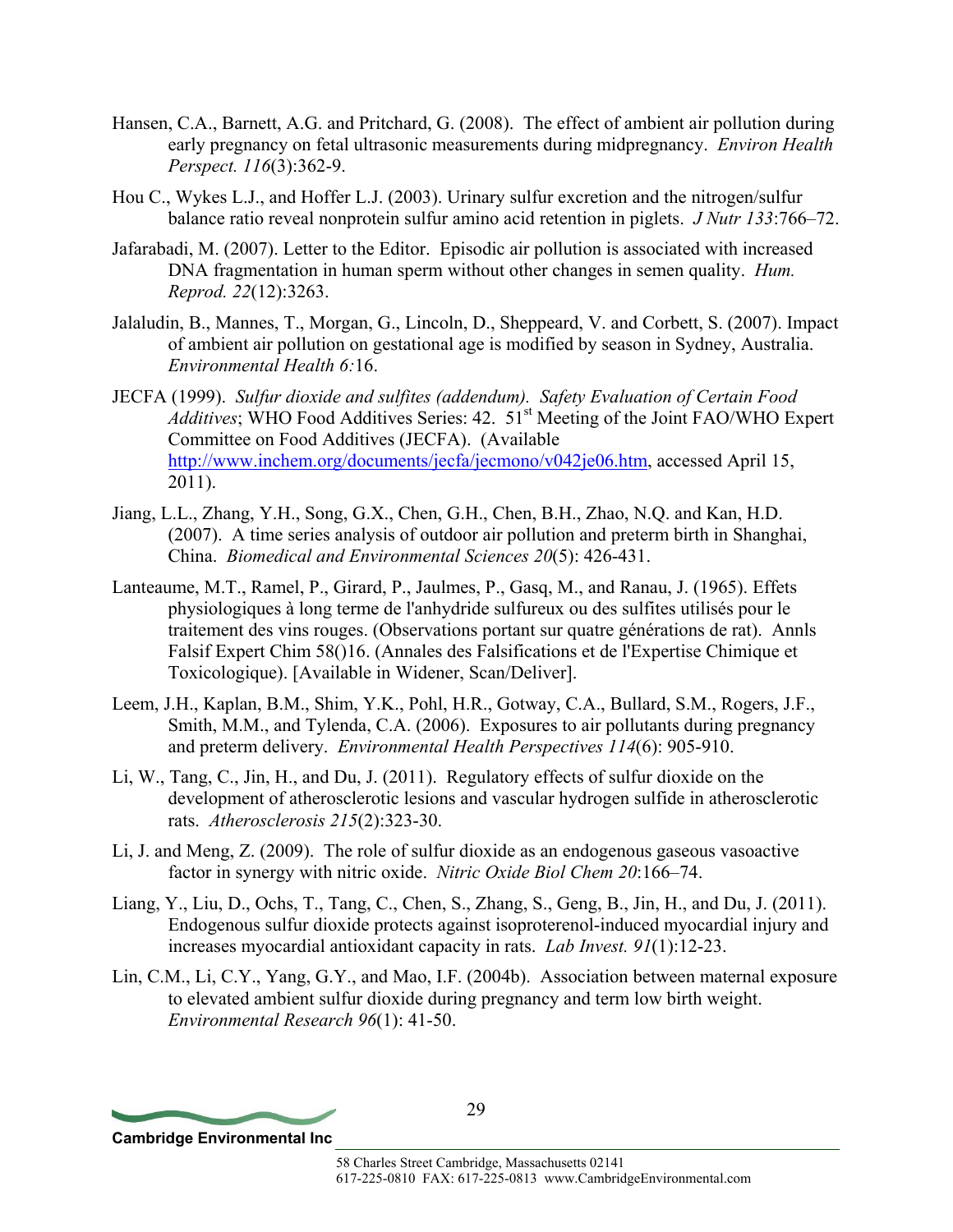- Liu, S.L., Krewski, D., Shi, Y.L., Chen,Y., and Burnett, R.T. (2003). Association between gaseous ambient air pollutants and adverse pregnancy outcomes in Vancouver, Canada. *Environmental Health Perspectives 111*(14):1773-1778.
- Liu, S.L., Krewski, D., Shi, Y., Chen, Y., and Burnett, R.T. (2007). Association between maternal exposure to ambient air pollutants during pregnancy and fetal growth restriction. *Journal of Exposure Science and Environmental Epidemiology 17*(5): 426-432.
- Lockett, M.F. and Natoff, I.L. (1960). A study of the toxicity of sulphite. *J Pharm Pharmacol. 12*:488-96.
- LSRO (1976). *Evaluation of the Health Aspects of Sulfiting Agents as Food Ingredients*. Report SCOGS-15 (Select Committee on GRAS Substances). Prepared for Bureau of Foods, Food and Drug Administration, Department of Health, Education and Welfare, Washington, D.C., Contract No. FDA 223-75-2004, by Life Sciences Research Office, Federation of American Societies for Experimental Biology, 9650 Rockville Pike, Bethesda, MD. 20014.
- MacKenzie, K.M. and Angevine, D.M. (1981). Infertility in mice exposed in utero to benzo(a)pyrene. *Biol. Reprod. 24*:183-191.
- Magee E.A., Curno R., Edmond L.M., and Cummings J.H. (2004). Contribution of dietary protein and inorganic sulfur to urinary sulfate: toward a biomarker of inorganic sulfur intake. *Am J Clin Nutr*. 80(1):137-42.
- Mandal, P.K. (1990). Monitoring of cytogenetic effects in occupational workers of a fertilizer factory. XV. *Annual Conference of Indian Society of Human Genetics and National Symposium on Chromosomes in Health and Disease*, p. 54.
- Markovich, D. (2001). Physiological roles and regulation of mammalian sulfate transporters. *Physiol Rev 81*(6):1499-1533.
- Mattison, D.R., White, N.B., and Nightingale, M.R. (1980). The effect of benzo(a)pyrene on fertility, primordial oocyte number, and ovarian response to pregnant mare's serum gonadotropin. *Pediatr Pharmacol. 1*(2):143-51.
- McGarry P.C. and Roe D.A. (1973). Development of sulfur depletion in pregnant and fetal rats: interaction of protein restriction and indole or salicylamide administration. *J Nutr 103*:1279–90.
- Meng, Z.Q. and Zhang, L.Z. (1990). Chromosomal aberrations and sister-chromatid exchanges in lymphocytes of workers exposed to sulphur dioxide. *Mutat Res 241*(1):15-20.
- Meng, Z.Q., Zhang, B. and Qin, G-H. (2003). Sulfur dioxide is a systemic toxic agent. *Toxicology 191*(1):28.
- Meng, Z. and Bai, W. (2004). Oxidation damage of sulfur dioxide on testicles of mice. *Environmental research 96*(3):298-304.
- Meng, Z. and Liu, Y. (2007). Cell morphological ultrastructural changes in various organs from mice exposed by inhalation to sulfur dioxide. *Inhal Toxicol 19*(6-7):543-51.

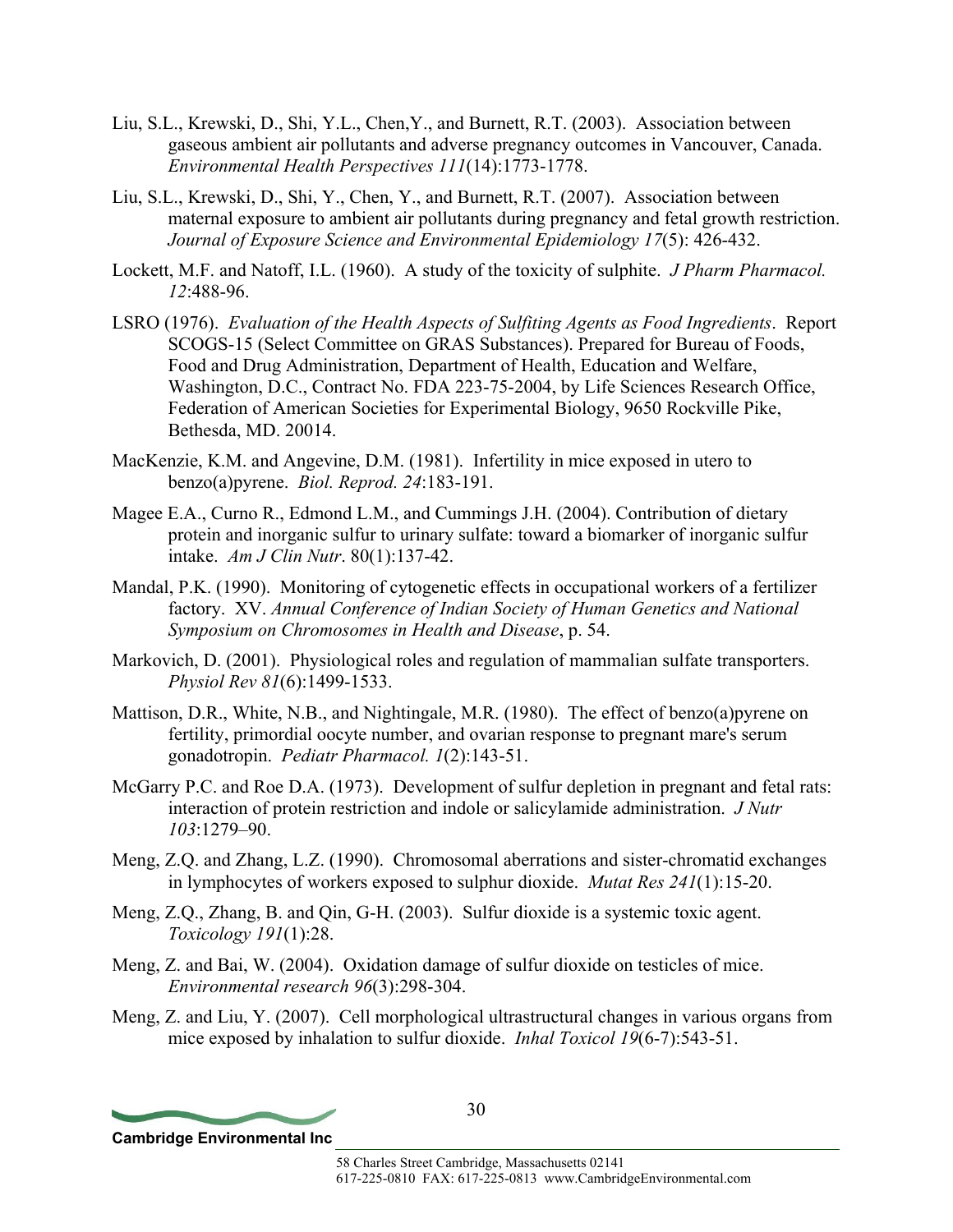- Meng, Z., Li, J., Zhang, Q., *et al.* (2009). Vasodilator effect of gaseous sulfur dioxide and regulation of its level by Ach in rat vascular tissues. *Inhal Toxicol 21*:1223–8.
- Mohorovic, L. (2004). First two months of pregnancy critical time for preterm delivery and low birthweight caused by adverse effects of coal combustion toxics. *Early Human Development 80*(2):115-123.
- Murray, F.J., Schwetz, B.A., Crawford, A.A., Henck, J.W., Quast, J.F. and Staples, R.E. (1979). Embryotoxicity of inhaled sulfur dioxide and carbon monoxide in mice and rabbits. *J Environ Sci Health C 13*(3): 233-50.
- National Academies of Science (NAS). 2011. *Review of the Environmental Protection Agency's Draft IRIS Assessment of Formaldehyde*.
- Nordenson, I., Beckman, G., Beckman, L., Rosenhall, L. and Stjernberg, N. (1980). Is exposure to sulphur dioxide clastogenic? *Hereditas 93*(1):161-4.
- Pecora F., Gualeni B., Forlino A., Superti-Furga A., Tenni R., Cetta G., *et al.* (2006). In vivo contribution of amino acid sulfur to cartilage proteoglycan sulfation. *Biochem J 398*:509– 14.
- Petruzzi, S., Dell'Omo, G., Fiore, M., Chiarotti, F., Bignami, G. and Alleva, E. (1996). Behavioural disturbances in adult CD-1 mice and absence of effects on their offspring upon SO2 exposure. *Arch Toxicol 70*(11):757-66.
- Pinto, J.P., Stevens, R.K., Willis, R.D., Kellogg, R., Mamane, Y., Novak, J., Santroch, J., Benes, I., Lenicek, J., and Bures, V. (1998). Czech air quality monitoring and receptor modeling study. *Environ. Sci. Technol. 32*:843-854.
- Price, V.F. and Jollow, D.J. (1989). Effects of sulfur-amino acid-deficient diets on acetaminophen metabolism and hepatotoxicity in rats. *Toxicol Appl Pharmacol 101*:356– 69.
- Robbins, W.A., Rubes, J., Selevan, S.G. and Perreault, S. (1999). Air pollution and sperm aneuploidy in healthy young men. *Environmental Epidemiology and Toxicology 1*:125- 131.
- Rubes, J., Selevan, S.G., Evenson, D.P., Zudova, D., Vozdova, M., Zudova, Z., Robbins, W.A., and Perreault, S.D. (2005). Episodic air pollution is associated with increased DNA fragmentation in human sperm without other changes in semen quality. *Hum Reprod 20*(10):2776-83.
- Rubes, J., Selevan, S.G., Sram, R.J., Evenson, D.P., and Perreault, S.D. (2007). Impact of air pollution on reproductive health in northern Bohemia. *Environ. Sci. Technol. Libr. (Reproductive Health and the Environment)22*:207-224.
- Sagiv, S.K., Mendola, P., Loomis, D., Herring, A.H., Neas, L.M., Savitz, D.A. and Poole, C. (2005). A time-series analysis of air pollution and preterm birth in Pennsylvania, 1997- 2001. *Environmental Health Perspectives 113*(5):602-606.
- Sallmén, M. (2001). Exposure to lead and male fertility. *Int J Occup Med Environ Health 14*(3):219-22.

**Cambridge Environmental Inc**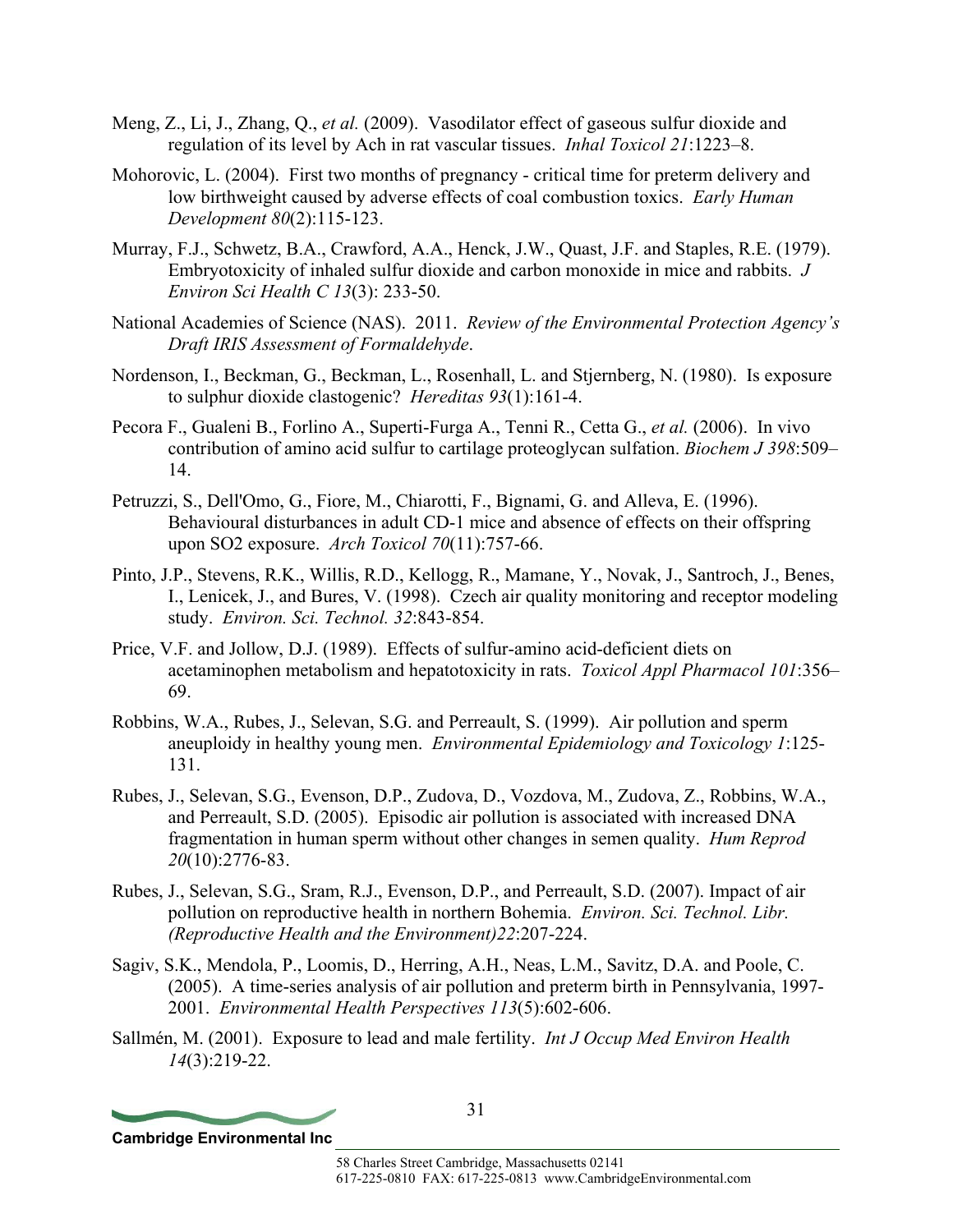- Selevan, S.G., Borkovec, L., Slott, V.L., Zudova, Z., Rubes, J., Evenson, D.P. and Perreault, S.D. (2000). Semen quality and reproductive health of young Czech men exposed to seasonal air pollution. *Environ Health Perspect 108*(9):887-94.
- Singh, J. (1989). Neonatal development altered by maternal sulfur dioxide exposure. *Neurotoxicology 10*(3):523-7.
- Sorsa, M., Kolmodin-Hedman, B., and Järventaus, H. (1982). No effect of sulphur dioxide exposure, in aluminium industry, on chromosomal aberrations or sister chromatid exchanges. *Hereditas 97*(1):159-61.
- Sram, R.J., Benes, I., Binkova, B., Dejmek, J., Horstman, D., Kotesovec, F., Otto, D., Perreault, S.D., Rubes, J., Selevan, S.G., Skalik, I., Stevens, R.K. and Lewtas, J. (1996). Teplice program-the impact of air pollution on human health. *Environ Health Perspect 104*  (Suppl 4):699-714.
- Sram, R.J., Binkova, B., Rossner, P., Rubes, J., Topinka, J. and Dejmek, J. (1999). Adverse reproductive outcomes from exposure to environmental mutagens. *Mutat Res 428*(1- 2):203-15.
- Sram, R.J., Binkova, B., Dejmek, J., Chvatalova, I., Solansky, I., Topinka, J. (2006). Association of DNA adducts and genotypes with birth weight. *Mutat Res. 608*(2):121-8.
- Stipanuk, M.H. (1986). Metabolism of sulfur-containing aminoacids. *Annu Rev Nutr* 6:179– 209.
- Til, H.P., Feron, V.J., and De Groot, A.P. (1972). The toxicity of sulphite. I. Long-term feeding and multigeneration studies in rats. *Food Cosmet Toxicol. 10*(3):291-310.
- Topinka, J., Binková, B., Mracková, G., Stávková, Z., Benes, I., Dejmek, J., Lenícek, J., and Srám, R.J. (1997a). DNA adducts in human placenta as related to air pollution and to GSTM1 genotype. *Mutat Res 390*(1-2):59-68.
- Topinka, J., Binková, B., Mracková, G., Stávková, Z., Peterka, V., Benes, I., Dejmek, J., Lenícek, J., Pilcík, T., and Srám, R.J. (1997b). Influence of GSTM1 and NAT2 genotypes on placental DNA adducts in an environmentally exposed population. *Environ Mol Mutagen 30*(2):184-95.
- U.S. EPA (1982). *Air Quality Criteria for Particulate Matter and Sulfur Oxides*. Volume III. EPA-600/8/-82-029c.
- U.S. EPA (2008). *Integrated Science Assessment for Sulfur Oxides -- Health Criteria*. Research Triangle Park, NC: U.S. Environmental Protection Agency. Available at http://cfpub.epa.gov/ncea/cfm/recordisplay.cfm?deid=198843
- U.S. FDA (1976). Database of Select Committee on GRAS Substances (SCOGS) Reviews, Report 15. Summarized at http://www.accessdata.fda.gov/scripts/fcn/fcnNavigation.cfm?rpt=scogsListing)
- Williams, B.L., Pennock-Román, M., Suen, H.K., Magsumbol, M.S., and Ozdenerol, E. (2007). Assessing the impact of the local environment on birth outcomes: a case for HLM. *J Expo Sci Environ Epidemiol.17*(5): 445-57.